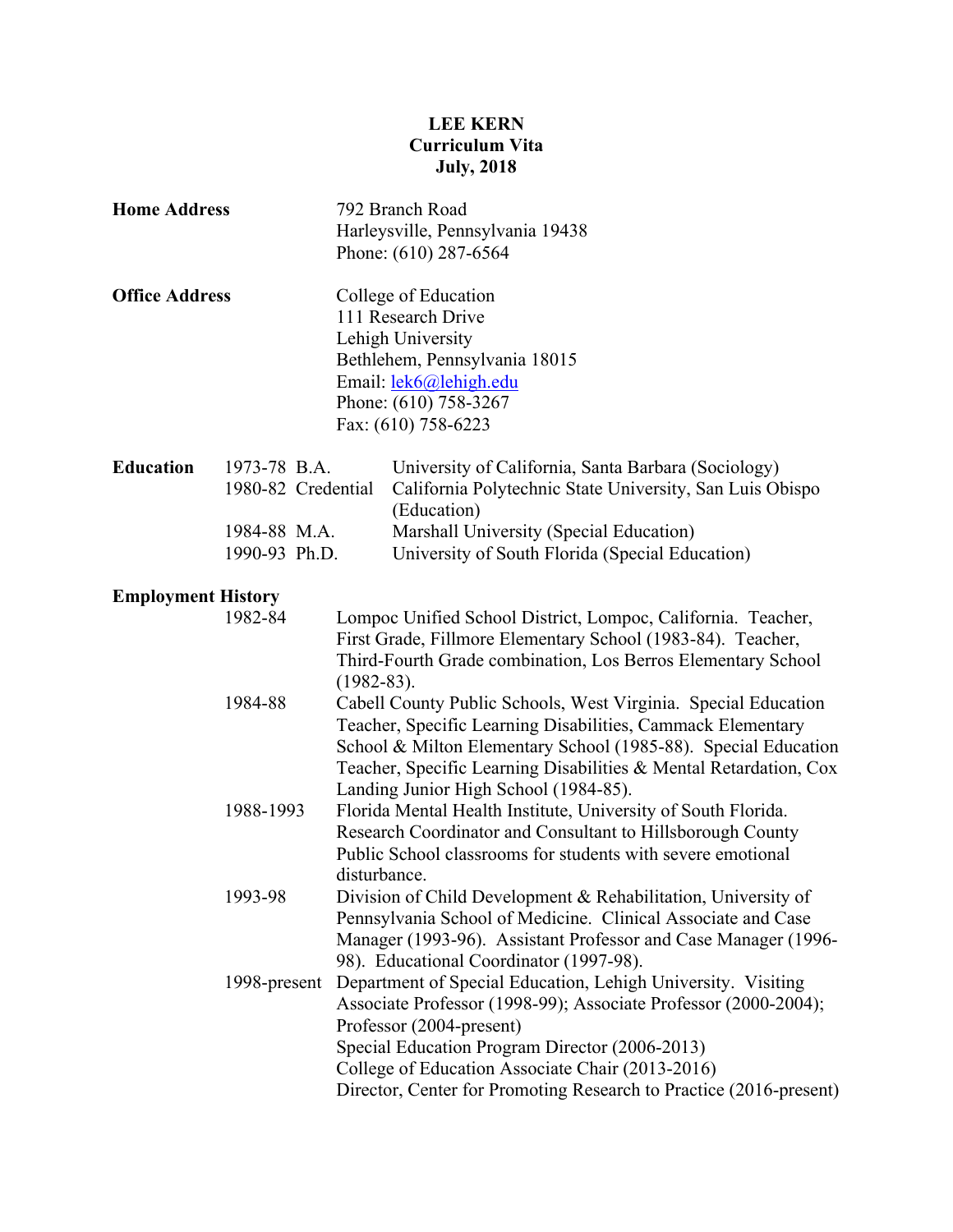## **Honors and Awards**

Percy Hughes Award for Scholarship, Humanity, and Social Change, Lehigh University (2018) Association for Positive Behavior Support Outstanding Poster Award (2012); Drogan and Kern;

The Turtle Technique: The application of a tier 2 behavioral intervention with young children

Libsch Research Award, Lehigh University (2011)

Iacocca Endowed Professorship (2006-2011)

Class of '61 Outstanding Professor Award, Lehigh University (2002)

Association for Applied Behavior Analysis Best Poster Award (1998); Kern & Dunlap; Selfmonitoring of subtraction problems by learning disabled students: An analysis of incentives and self-monitoring strategies.

Reviewer of the Year, Journal of the Association for Persons with Severe Handicaps (1996) Donald D. Hammill Foundation Award for Dissertation Research (1992)

## **Grant Funding**

### *Competitively Awarded Research Grants:*

Young Children with Attention-Deficit/Hyperactivity Disorder: Development of Location-Based Technology to Support Parent Use of Effective Intervention Strategies (2017-2018; Co-PI with George DuPaul). Lehigh University Faculty Innovation Grant. \$29,715.

Adapting Tier 2 Interventions for Non-Responsive Students in Elementary Schools (2016-2019; Principal Investigator; Co-PI Joseph Wehby). Goal 2, Institute of Education Sciences. \$1,499,599.

Lehigh-Souderton Pathway 360˚ Career Exploration Program: Promoting Careers in STEM and Food Safety (2016-2019; Principal Investigator; Co-PI Kyle Longacre). United States Department of Agriculture: Food, Agriculture, Natural Resources and Human Sciences Education and Literacy Initiative; Professional Development for Secondary School Teachers and Educational Professionals. \$150,000.

Pathway 360°: Improving Secondary Students' College and Career Readiness (2016-2017; Principal Investigator). Lehigh University Faculty Innovation Grant. \$27,400.

Early Intervention for Young Children with ADHD: Developing Strategies to Enhance Parent Engagement. (2012-2015; Co-PI with George DuPaul). Goal 2, Institute of Education Sciences. \$1,207,209.

National Research and Development Center on Serious Behavior Disorders at the Secondary Level (2008-2013; Principal Investigator; Co-PIs: Steve Evans & Tim Lewis). Center Grant, Institute of Education Sciences, \$10,447,669.

Children with ADHD: Long-term Effects of Psychosocial Intervention (2005-2006; Co-PI with George DuPaul). Pennsylvania Commonwealth Health Research Funds, \$136,000.

Survey and Evaluation of Effective and Promising Practices for Students with Mental Health Needs. (2003-2004; Principal Investigator). Field Initiated Grant, Department of Education,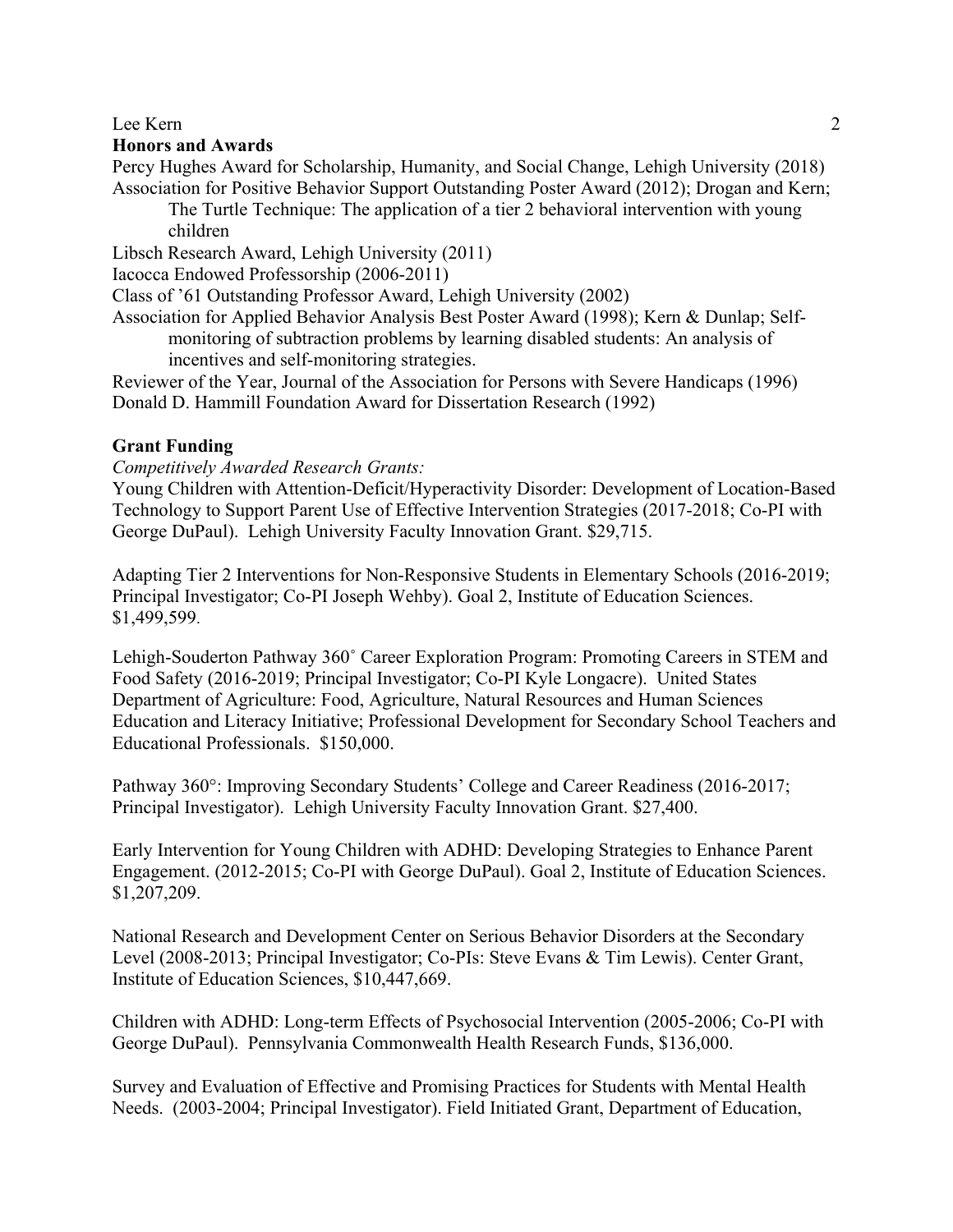## Lee Kern 3 Office of Special Education Programs, \$300,000.

National Center for Students Requiring Intensive Social, Emotional, and Behavioral Interventions: Principal Investigator (2002-2007; Principal Investigator; Co-PI: Frank Gresham). National Center Grant from Department of Education, Office of Special Education Programs, \$3,500,000.

Positive Behavior Support: Utilization, Applicability, and Long-term Outcomes. (2002-2005; Principal Investigator; Co PI: Linda Bambara). Field Initiated Grant, Department of Education, Office of Special Education Programs, \$540,000.

Center for Evidence-Based Practice: Young Children with Challenging Behavior. (2002-2007; PI Glen Dunlap & Philip Strain). U.S. National Center Grant from Department of Education, Office of Special Education Programs. Subcontract, \$350,000.

Prevention of Behavioral Deficits in Young ADHD Children (2001-2006; Co-PI with G. DuPaul). RO1 from National Institutes of Mental Health, \$2,900,000.

## **Other**

Consultant. Using Technology to Improve Outcomes of High School Students with Autism Spectrum Disorder. Principal Investigators: Amy M. Wetherby and Juliann Woods. Autism Speaks (2010-2013).

Senior Advisor. National Center for Intensive Interventions (NCII). Technical Assistance Center (2011-2016; 2017-2022). PI: Lou Danielson. Office of Special Education Programs.

Advisory Board: Center on Secondary Education for Students with Autism Spectrum Disorders (2011-2016) PI: Sam Odom. Institute of Education Sciences.

Advisory Board: Project LIST: Learning to Improve School Teams (2012-2015). Co-PIs Tom Kratochwill and Jennifer Asmus. Institute of Education Sciences.

## **Editorial Positions**

*Co-Editor:*

|  | 2013-present Journal of Positive Behavior Interventions |  |  |  |  |
|--|---------------------------------------------------------|--|--|--|--|
|--|---------------------------------------------------------|--|--|--|--|

| 2003-2008 | Journal of Positive Behavior Interventions |
|-----------|--------------------------------------------|
| 2001-2013 | Journal of Behavioral Education            |
| 2000-2006 | <b>Education and Treatment of Children</b> |
| 2010-2016 | <b>School Mental Health</b>                |

*Board of Editors:*

2011-present *International Scholarly Research Network* 2010-present *International Journal of Behavioral Consultation & Therapy*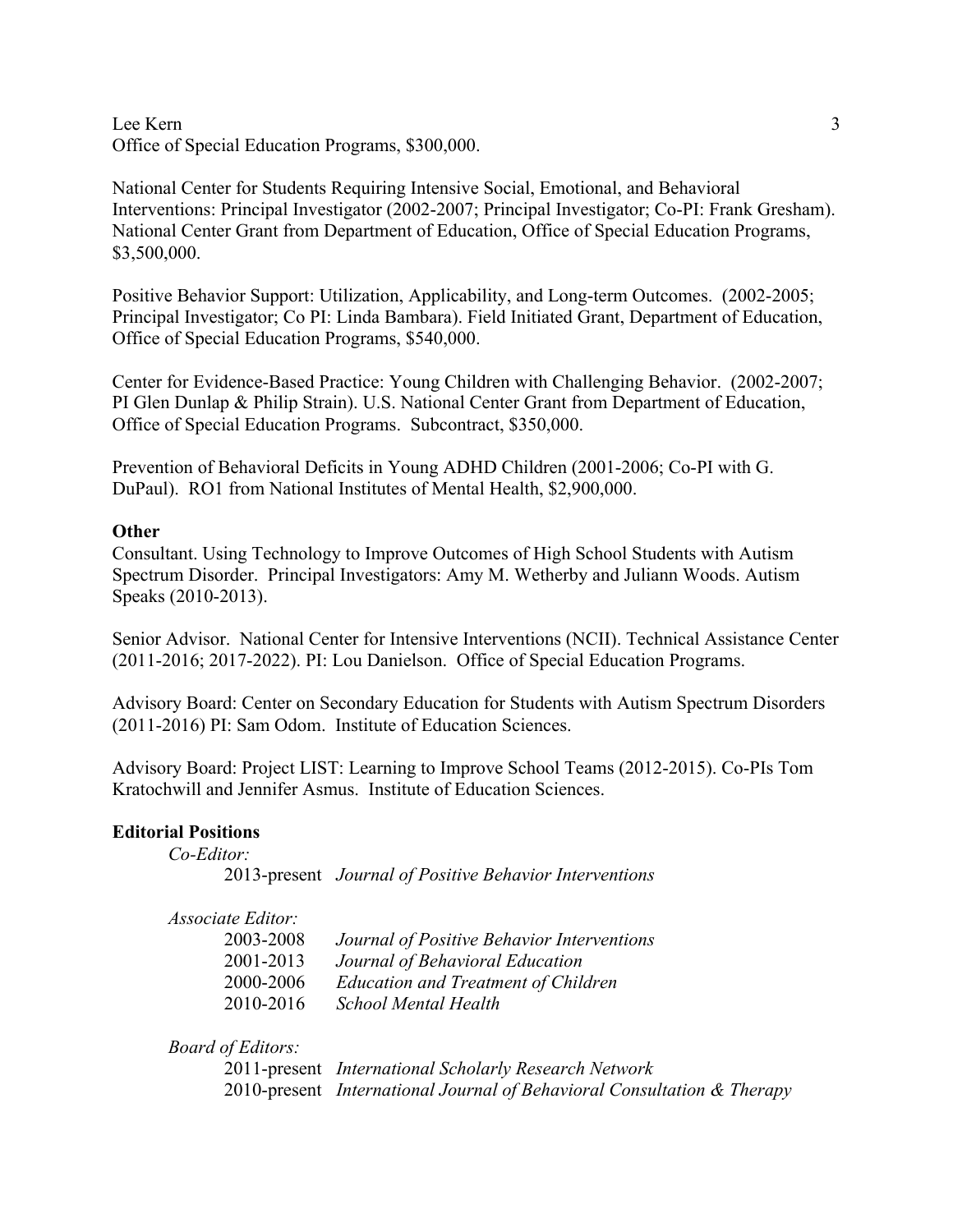|           | 2008-present School Mental Health                                          |
|-----------|----------------------------------------------------------------------------|
|           | 2006-present Journal of Behavior Analysis of Offender and Victim Treatment |
|           | and Prevention                                                             |
|           | 2002-present Behavior Analyst Today                                        |
|           | 2000-present School Psychology Review                                      |
|           | 1995-present Research and Practice for Persons with Severe Disabilities    |
|           | 1994-present Behavioral Disorders                                          |
| 2001-2004 | Journal of Applied Behavior Analysis                                       |
| 1998-2013 | Journal of Positive Behavior Interventions                                 |
| 1994-2000 | <b>Education and Treatment of Children</b>                                 |

*Guest Associate Editor:*

*Education and Treatment of Children*, (1999) *Journal of Applied Behavior Analysis* (1995, 1996, 1997, 1998)

## **Publications**

*Books Authored:*

- Kern, L., George, M.P., & Weist, M. (2016). Step-by-Step Support for Students with Emotional and Behavioral Problems: Prevention and Intervention Strategies. Baltimore, MD: Paul H. Brookes.
- DuPaul, G. & Kern, L (2011). Young children with ADHD. American Psychological **Association**
- Bambara, L. M. & Kern, L. (2005). Designing positive behavior supports for students. New York: Guilford Press.

#### *Monographs:*

- Axelrod, S. & Kern, L. (2018). How to use group contingencies. In R.V. Hall and M.L. Hall (Eds.). *How to manage behavior series.* Austin, TX: PRO-ED, Inc.
- Kern, L. & Sacks, G. (2003). How to help students work and play with others. In S. Axelrod  $\&$ S. Mathews (Eds.). *How to improve behaviors series.* Austin, TX: PRO-ED, Inc.
- Kern, L. & Sacks, G. (2003). How to deal effectively with inappropriate talking and noisemaking. In S. Axelrod & S. Mathews (Eds.). *How to improve behavior series.* Austin, TX: PRO-ED, Inc.

#### *Chapters in Books:*

- Kern, L. & Chen, R. (in press). Antecedent interventions. In K. Radley & E. Dart (Eds.). *Handbook of behavioral interventions in schools: Multi-tiered systems of supports.* New York: Oxford University Press.
- Bruhn, A., Freeman, J., Hirn, R., & Kern, L. (2018). Positive constructive feedback. In T. Lewis (Ed.). *High leverage practices (pp. 107-119).* New York: Routledge.
- Kern, L., Custer, B., & Tsai, S. (2018). Mentoring to decrease absenteeism and enhance school engagement. In R. Heinrich & K. Speck (Eds.). *Schulabsentismus und eltern (pp. 215- 227).* Berlin/Heidelberg, Germany: VS Verlag.
- Kern, L., Custer, B., & Zaheer, I. (2017). Classroom-based services for adolescents with mental health needs. In Judith R. Harrison, Brandon K. Schultz, and Steven W. Evans (Eds.).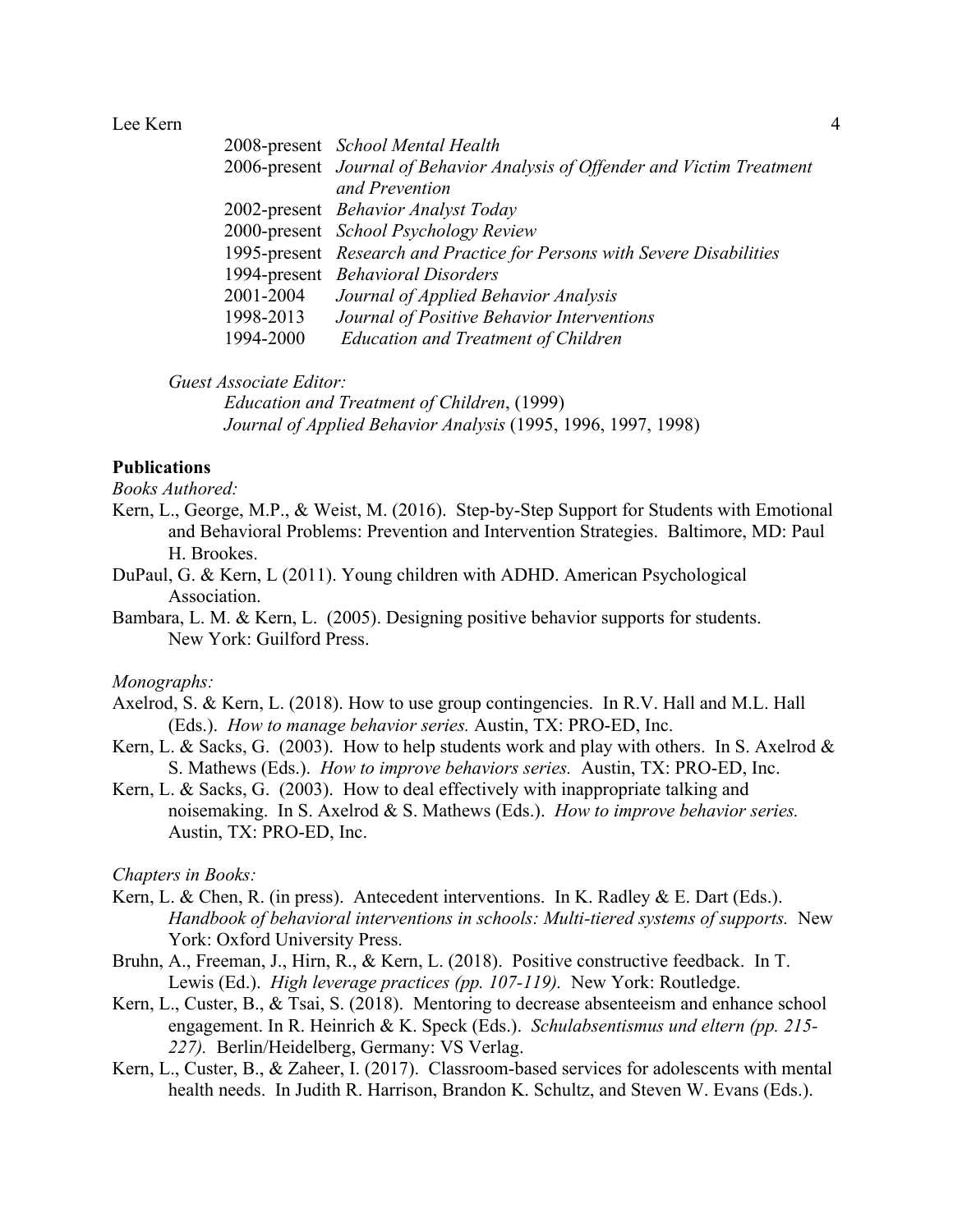*School mental health services for adolescents (pp. 269-288).* New York: Oxford University Press.

- Kern, L. & Custer, B. (2014). Using functional behavioral assessment data. In F. Brown, J. Anderson, & R. De Pry (Eds.). *Individual positive behavior supports: A standards-based guide to practices in school and community-based settings (pp. 279-294)*. Baltimore, MD: Paul H. Brookes.
- Kern, L., Hilt-Panahon, A., & Mukherjee, A.D. (2013). Interventions for internalizing behavior problems. In K. Lane, M. Tankersley & B. Cook (Eds.). *Effective practices in special education (pp. 59-72).* New York: Pearson.
- Kern, L., Benson, J.L., & Clemens, N.H. (2009). Strategies for working with severe challenging and violent behavior. In Ervin, R.A., Peacock, G.G., Daly, E., & Merrell, K. (Eds.). *The practical handbook of school psychology: Effective practices for the 21st century (pp. 413-432).* New York: Guilford Press.
- Kern, L. & Kokina, A. (2008). Using positive reinforcement to decrease challenging behavior. In J. K. Luiselli, D. C. Russo, & W. P. Christian (Eds.): *Effective practices for children*  with autism: Educational and behavior support interventions that work. New York: Oxford Press.
- Kern, L. & Divatia, A. (2007). Functional assessment and related interventions. In S. Evans, Z. Serpell, & M. Weist: *Advances in school-based mental health, Volume 2 (pp.2-1-2- 15).* Kingston, NJ: Civic Research Institute, Inc.
- Kern, L. & State, T. (2007). Oppositional Defiant Disorder and Conduct Disorder. In M. Hersen & D. Reitman (Eds.), *Handbook of assessment, conceptualization, and treatment, Volume II-children (pp. 392-316).* Indianapolis, IN: John Wiley & Sons.
- Kern, L., Sokol, N. G., & Dunlap, G. (2006). Assessment of antecedent influences on challenging behaviors. In J. K. Luiselli (Ed.). Antecedent intervention: Recent developments in community focused behavior support. Baltimore, MD: Paul H. Brookes.
- Kern, L. & Starosta, K. M. (2005). Behavioral momentum. In M. Hersen (Ed.), *Encyclopedia of behavior modification and therapy,* (pp. 1189-1190). Thousand Oaks, CA: Sage.
- Kern, L. & Clemens, N. (2005). Interspersed requests. In M. Hersen (Ed.), *Encyclopedia of behavior modification and therapy,* (pp. 1565-1568). Thousand Oaks, CA: Sage.
- Gresham, F. M. & Kern, L. (2004). Internalizing behavior problems in children and adolescents. In R. Rutherford, M. Quinn, & S. Mathur (Eds.), *Handbook of research in behavior disorders, (pp.262-281)*. New York: The Guilford Press.
- Kern, L. (2000). Addressing self-injury in the classroom. In J. Scott & C. Clark (Eds.), *Students with autism: Characteristics and instructional strategies* (pp. 195-196). Singular Publishing Co.
- Kern, L. & Dunlap, G. (1999). Assessment-based interventions for children with emotional and behavioral disorders. In A. C. Repp & R. H. Horner (Eds.), *Functional analysis of problem behavior: From effective assessment to effective support* (pp. 197-218). Florence, KY: Brooks/Cole.
- Kern, L. & Dunlap, G. (1999). Functional assessment and functional analysis: Developing effective program plans for students with disabilities. In D. Reschly  $\&$  D. Tilly (Eds.), *Special education in transition: Functional assessment and noncategorical programming*, (pp. 213-232). Longmont, CO: Sopris West. Kern, L. & Dunlap, G. (1998). Curricular modifications to promote desirable classroom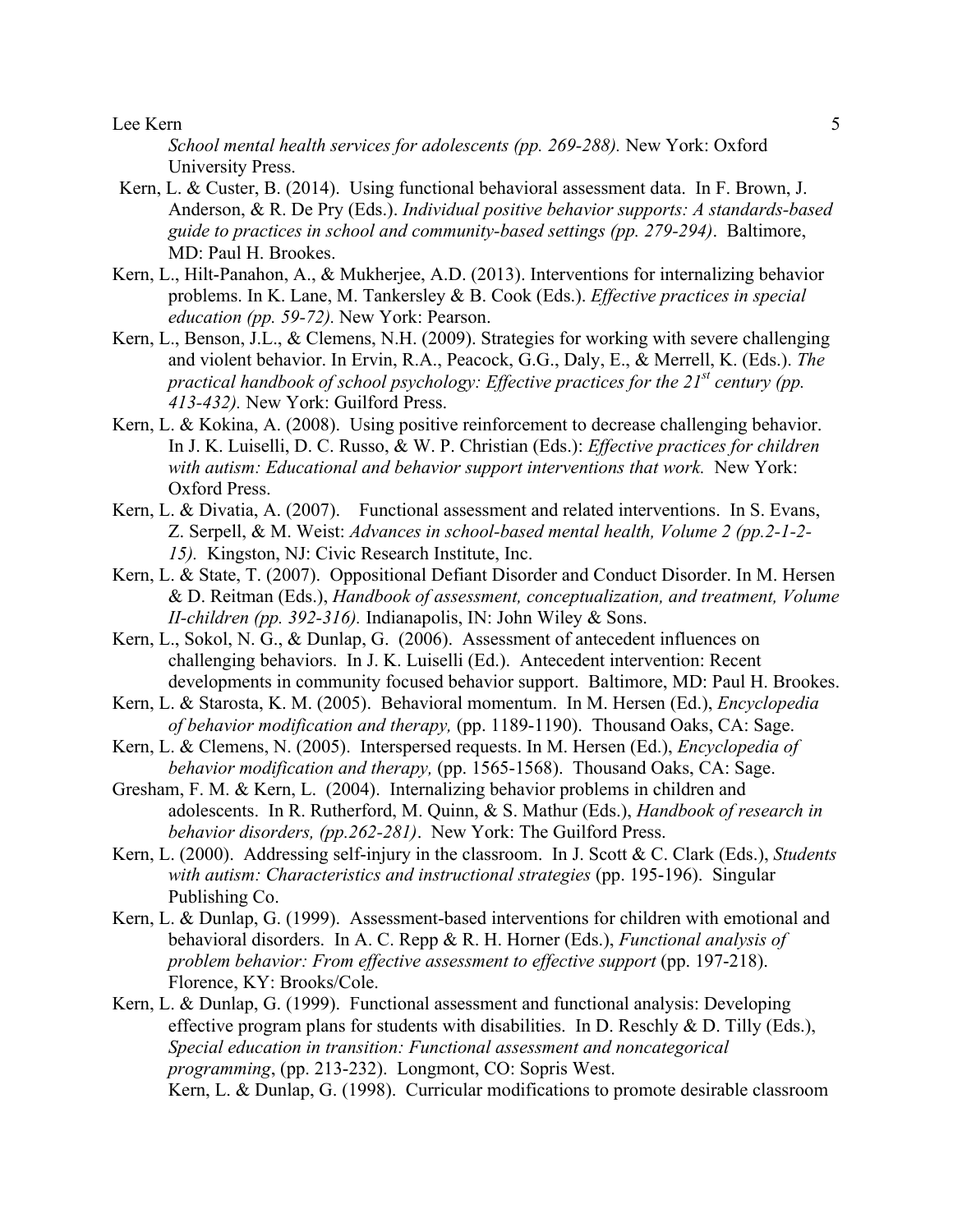behavior. In J. Luiselli & M. Cameron (Eds.). *Antecedent control procedures for the behavioral support of persons with developmental disabilities*. Baltimore, MD: Paul H. Brookes.

- Dunlap, G. & Kern, L. (1997). The relevance of behavior analysis to special education. In J. Paul & H. Roselli (Eds.), *Foundations of special education: Some of the knowledge informing research practice in special education*. Pacific Grove, CA: Brooks/Cole.
- Kern, L., Delaney, B. & Taylor, B. (1996). Laws and issues concerning education and related services. In L. Kurtz, P. Dowrick, S. Levy & M. Batshaw (Eds.), *Handbook of developmental disabilities*. Aspen, CO: Aspen Publishers. Reprinted in: Aspen Reference Group (1997). *Caregiver education guide for children with developmental disabilities*. Aspen, CO: Aspen Publishers.
- Parrish, J., Kern, L. & Dowrick, P. (1996). Behavior analysis and consequential training. In L. Kurtz, P. Dowrick, S. Levy & M. Batshaw (Eds.), *Handbook of developmental disabilities.* Aspen, CO: Aspen Publications.
- Kern, L. & Dowrick, P. W. (1996). The individualized education program. In L. Kurtz, P. Dowrick, S. Levy & M. Batshaw (Eds.), *Handbook of developmental disabilities*. Aspen, CO: Aspen Publications.
- Dunlap, G., Robbins, F., & Kern, L. (1994). Some characteristics of nonaversive interventions for severe behavior problems. In E. Schopler & G. Mesibov (Eds.), *Assessment and Management of behavior problems in autism*. New York: Plenum.
- Paul, J. L., Kern-Dunlap, L., & Falk, G. D. (1993). Ethical issues in providing services for families: Policy and clinical considerations. In R. Simeonsson & J. L. Paul, *Children with special needs: Family, culture, and society*. Fort Worth: Harcourt Brace Jovanovich, Inc.
- Dunlap, G., & Kern, L. (1993). Assessment and treatment of children within the ongoing curriculum (pp. 177-203). In J. Reichle & D. Wacker (Eds*.*)*, Communicative approaches to the management of challenging behavior*. Baltimore: Paul H. Brookes.

## *Other:*

Evans, S., Bixby, W., Dolan, V., Furlong, M., Kern, L., Lewis, T., & Wentzel, K. (2010). *Improving student behavior in secondary schools: A practice guide* (NCEE #). Washington, DC: National Center for Education Evaluation and Regional Assistance, Institute of Education Sciences, U.S. Department of Education. Retrieved from http://ies.ed.gov/ncee/wwc/publications/practiceguides/.

### *Journal Articles:*

- Tsai, S. & Kern, L. (in press). An Evaluation of Treatment Integrity and Acceptability of Check & Connect. *Journal of Emotional and Behavioral Disorders.*
- Kern, L., Hetrick, A.A., Custer, B.A., & Commisso, C.E. (in press). An Evaluation of IEP Accommodations for Secondary Students with Emotional and Behavioral Problems. *Journal of Emotional and Behavioral Disorders*.
- Kern, L., Harrison, J.R., Custer, B.E., & Mehta, P.D. (in press). Factors that Enhance the Quality of Relationships between Mentors and Mentees During Check & Connect. *Behavioral Disorders.*
- George, M.W., Splett, J.W., Kern, L., Evans, S., & Weist, M.D. (in press). Symptoms and school impairment profiles among adolescents with emotional and behavioral problems.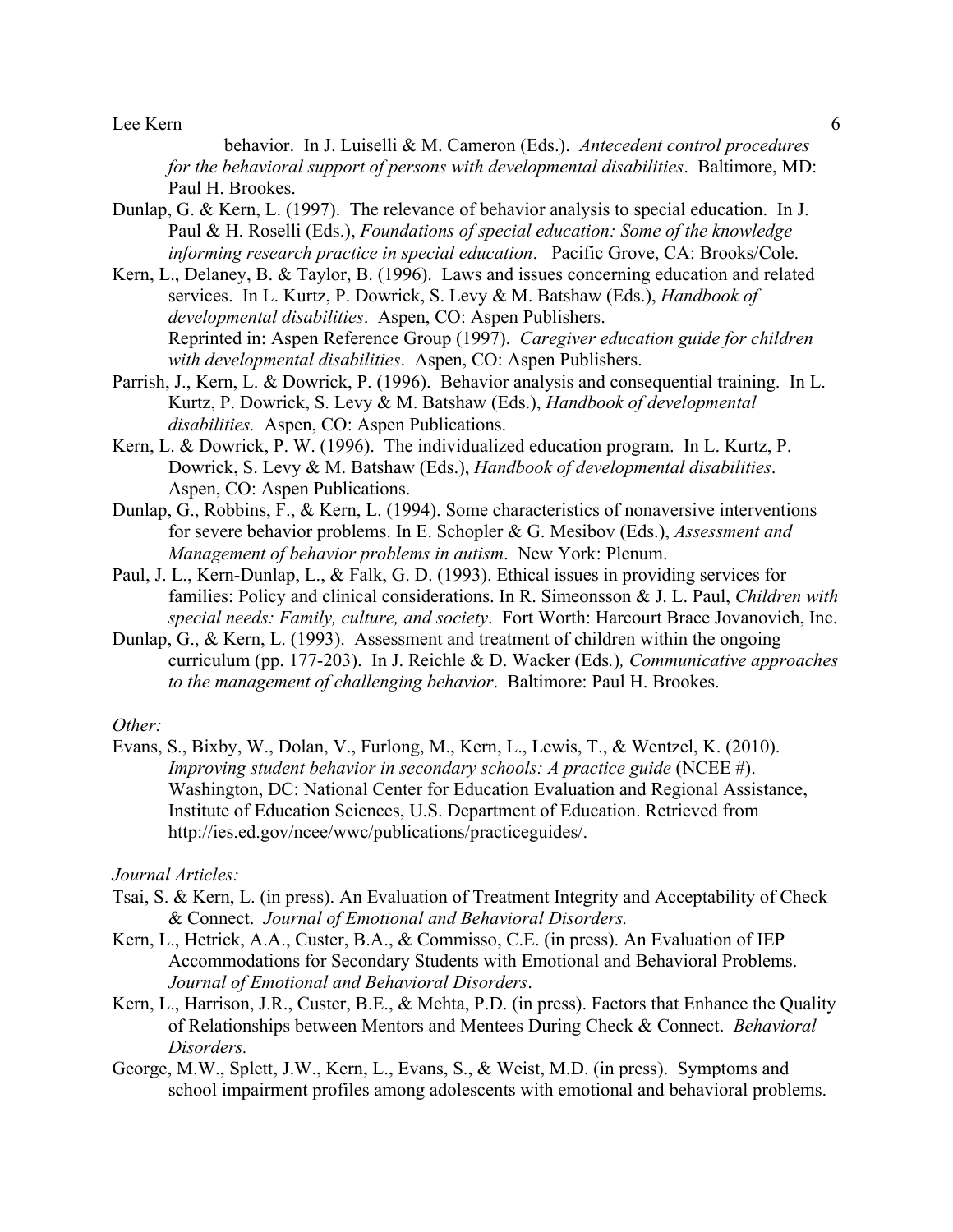*School Psychology Quarterly*.

- George, M., Zaheer, I., Kern, L., & Evans, S.W. (in press). Mental health service use among adolescents experiencing mental health problems. *Journal of Emotional and Behavioral Disorders.*
- Splett, J.W., George, M.W., Zaheer, I., Weist, M.D., Evans, S.W., & Kern, L. (2018). Symptom profiles and mental health services received among referred adolescents. *School Mental Health, 10,* 96-110*.*
- Kern, L. & Lane, K.L. (2018). Considerations for the future of JPBI. *Journal of Positive Behavior Interventions, 20,* 3-4*.*
- DuPaul, G.J., Kern, L., Belk, G., Custer, B., Hatfield, A., Daffner, M., & Peek, D. (2018). Promoting parent engagement in early intervention for young children with ADHD: Iterative treatment development. *Child & Family Behavior Therapy, 38,* 42-53*.*
- Dunlap, G., & Kern, L. (2018). Perspectives on Functional (Behavioral) Assessment. *Behavioral Disorders, 43,* 316-321*.*
- Dunlap, G., Kern, L., dePerczel, M., Clarke, S., Wilson, D., Childs, K. E., White, R. L. (2018). Republication of "Functional analysis of classroom variables for students with emotional and behavioral disorders." *Behavioral Disorders, 43*, 322-336. (Reprint of most cited article in Behavioral Disorders in 1990s)
- Clarke, S., Zakszeski, B.N., & Kern, L. (2018). Trends in *JPBI* Publications 1999–2016. *Journal of Positive Behavior Interventions, 20,* 6-14.
- DuPaul, G.J., Kern, L., Belk, G., Custer, B., Daffner, M., Hatfield, A., & Peek, D. (2017). Faceto-face vs. online behavioral parent training for young children with ADHD: Treatment engagement and child outcomes *Journal of Clinical Child and Adolescent Psychology, 48*, 1-15*.*
- Mather, S.R., Kern, L., Albrecht, S.F., Poland, S., Rozalski, M., & Skiba, R.J. (2017). CCBD's position executive summary on school-based mental health services. Behavioral Disorders, 43, 223-226.
- Kern, L., Mather, S.R., Albrecht, S.F., Poland, S., Rozalski, M., & Skiba, R.J. (2017). Recommendations for School-Based Mental Health Services. *School Mental Health, 9(3)*, 205-217.
- State, T.M. & Kern, L. (2017). Life satisfaction among high school students with social, emotional and behavioral problems. *Journal of Positive Behavior Interventions, 19*, 205- 217.
- State, T.M., Harrison, J.R., Kern, L., & Lewis, T.J. (2017). Feasibility and acceptability of classroom-based interventions for students with emotional/behavioral challenges at the high school level. *Journal of Positive Behavior Interventions, 19,* 26-36*.*
- Kincaid, D., Dunlap, G., Kern, L., Lane, K. L., Bambara, L. M., Brown, F., ... & Knoster, T. P. (2016). Positive behavior support: a proposal for updating and refining the definition. *Journal of Positive Behavior Interventions*, *18*(2), 69-73.
- Kern, L., & Inman, A.G. (2016). Meeting the mental health needs in our community. *State of the Lehigh Valley.*
- Pollack, B., Hojnoski, R., DuPaul, G.J., & Kern, L. (2015). Play behavior differences among preschoolers with ADHD: Impact of comorbid ODD and anxiety. *Journal of Psychopathology and Behavioral Assessment, 38,* 66-75*.*
- Kern, L., Evans, S.W., Lewis, T.J., State, M., Weist, M.D., Wills, H.P. (2015). CARS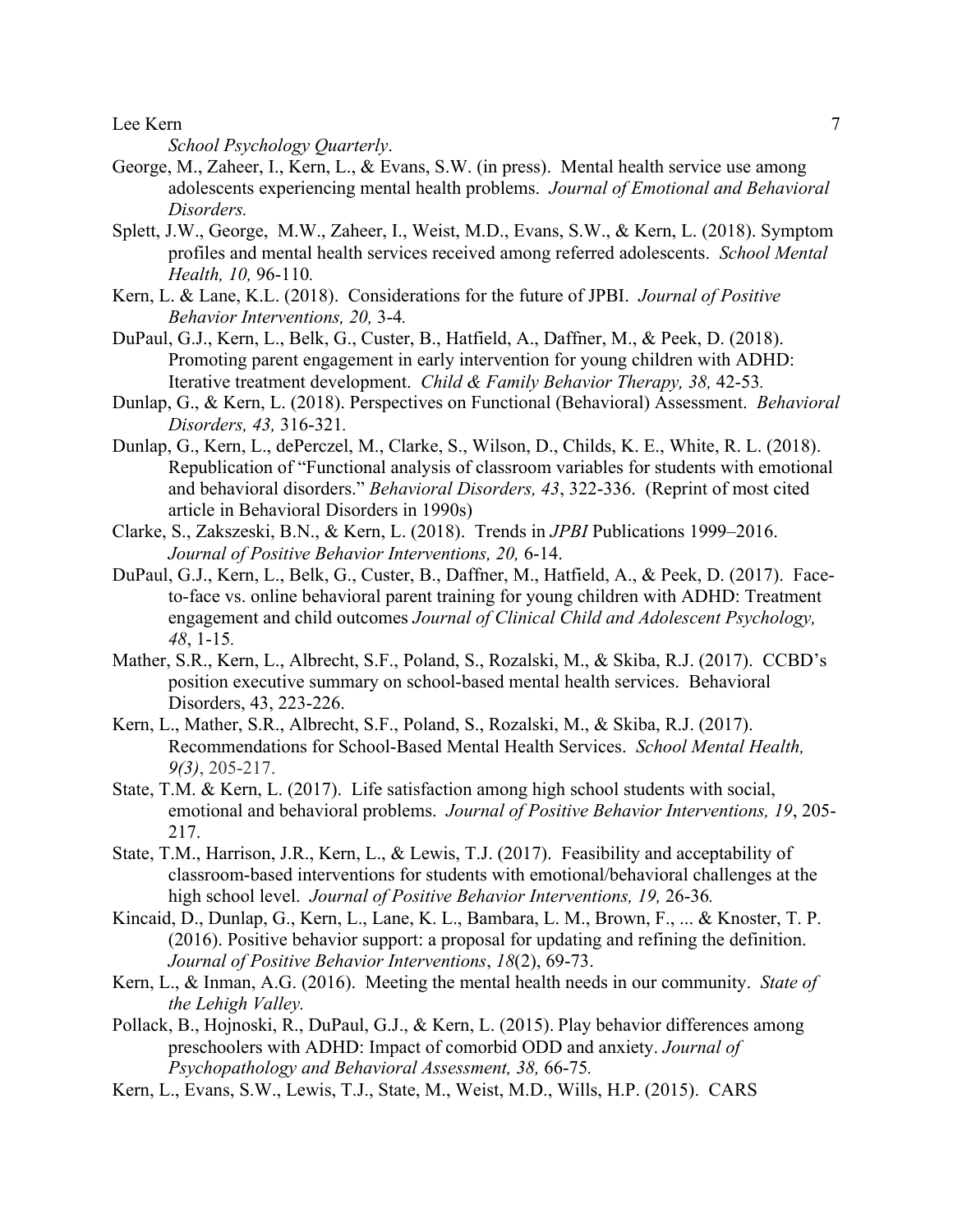comprehensive intervention for secondary students with emotional and behavioral problems: Conceptualization and development. *Journal of Emotional and Behavioral Disorders, 23,* 195-205*.*

- Helman, A., Calhoon, M., & Kern, L. (2015). Improving science vocabulary of high school English language learners with reading disabilities. *Learning Disabilities Quarterly, 28,*  40-52*.*
- Kern, L. (2015). Addressing the needs of students with social, emotional, and behavioral problems: Reflections and visions. *Remedial and Special Education, 36,* 24-27.
- DuPaul, G., Kern, L., Caskie, G.I.L., & Volpe, R.J. (2015). Early intervention for young children with ADHD: Prediction of academic and behavioral outcomes. *School Psychology Review, 44*, 3-20.
- Kern, L. & Wehby, J. (2014). Using data-based individualization to intensify behavioral interventions: Implementation example. *Teaching Exceptional Children, 46,* 45-53*.*
- Wehby, J. & Kern, L. (2014). Intensive behavior intervention: What is it, what is its evidence base, and why do we need to implement now? *Teaching Exceptional Children, 46,* 38- 44*.*
- Drogan, R. & Kern, L. (2014). Examination of the mechanisms underlying effectiveness of The Turtle Technique. *Topics in Early Childhood Special Education, 33,* 237-248*.*
- George, M.P, George, N.L., Kern, L., & Fogt, J. (2013). Three-Tiered Support for Student with E/BD: Highlights of the Universal Tier. *Education and Treatment of Children, 36(3),* 47- 62.
- Evans, S.W., Brady, C.E., Harrison, J.R., Bunford, N., Kern, L., State, T. & Andrews, C. (2013). Measuring ADHD and ODD symptoms and impairment using high school teachers' ratings. *Journal of Clinical Child and Adolescent Psychology*, *42*(2), 197-207.
- Vilardo, B. A., DuPaul, G. J., Kern, L., & Hojnoski, R. L. (2013). Cross-age peer coaching: Enhancing the peer interactions of children exhibiting symptoms of ADHD. *Child and Family Behavior Therapy, 35,* 63-81.
- DuPaul, G.J., Kern, L., Volpe, R.J., Caskie, G.I.L., Sokol, N., Arbolino, L., VanBrakle, J.D., Pipan, M. (2013). Young children with Attention-Deficit/Hyperactivity Disorder: Effects of multi-setting psychosocial intervention across 24 months. *School Psychology Review, 42,* 56-75*.*
- Brady, C.E., Evans, S.W., Berlin, K., Bunford, N. & Kern, L. (2012). Evaluating school impairment with adolescents: A psychometric evaluation of the Classroom Performance Survey. *School Psychology Review, 41(4),* 429-446.
- Bambara, L. M., Goh A., Kern, L., and Caskie, G. (2012). Perceived barriers and enablers to implementing individualized positive behavior interventions and supports in school settings. *Journal of Positive Behavior Interventions, 14,* 228-240*.*
- Deloach, K., Dvorsky, M., George, M., Miller, E., Weist, M., & Kern, L. (2012). Interdisciplinary collaboration in launching a large-scale research study in schools. Communique, 6-11.
- State, T.M. & Kern, L. (2012). A comparison of video feedback and in vivo self-monitoring on the social skills of an adolescent with Asperger Syndrome. *Journal of Behavioral Education, 21,* 18-33.
- Kern, L., Evans, S., & Lewis, T.J. (2011). Description of an Iterative Process for Intervention Development. *Education and Treatment of Children, 34,* 593-617*.*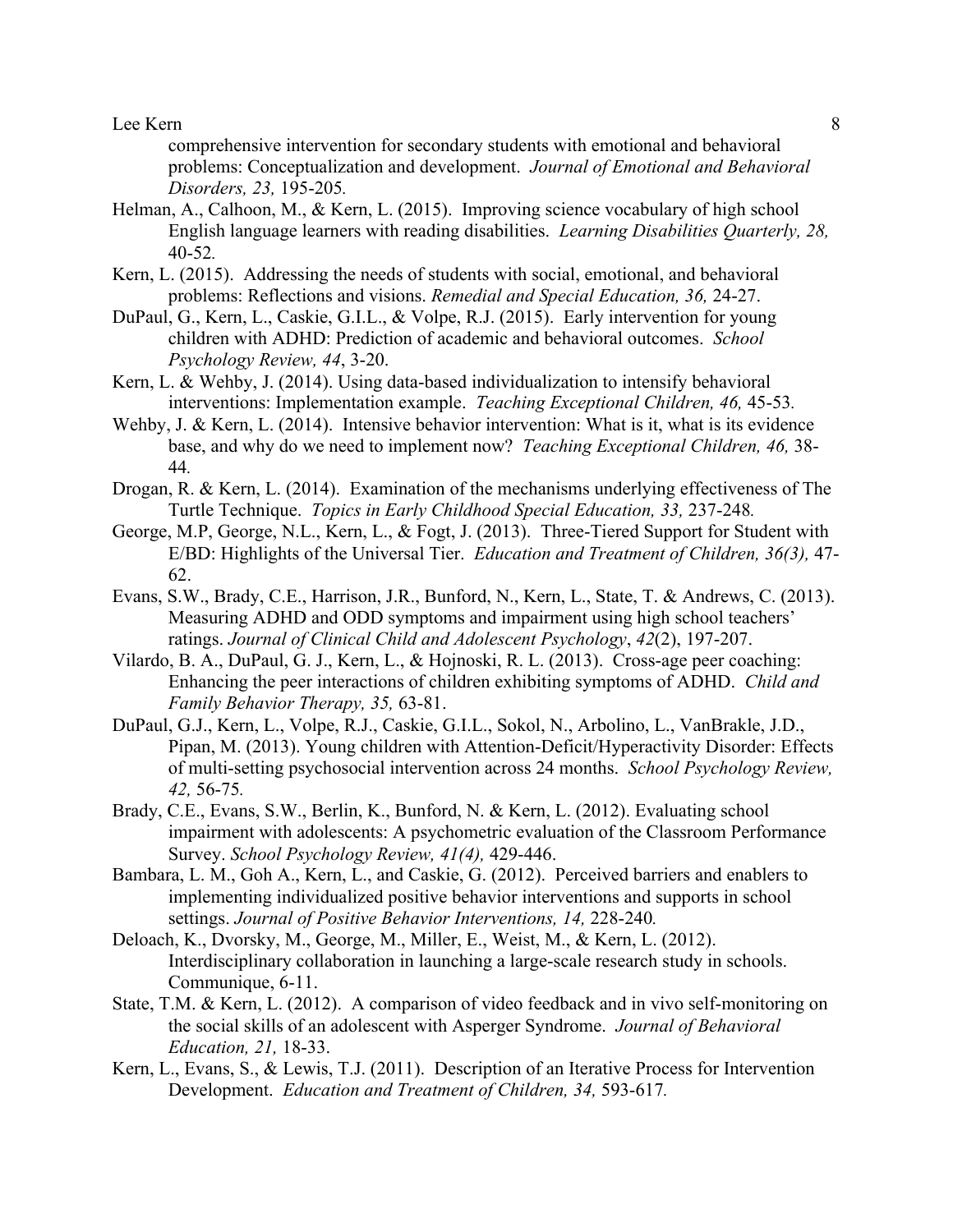- State, T.M., Kern, L., Starosta, K.M., & Divatia Mukherjee, A. (2011). Elementary pre-service teacher preparation in the area of social, emotional, and behavioral problems. *School Mental Health, 3, 13-23.*
- DuPaul, G.J., Kern, L., Gormley, M.J. & Volpe, R.J. (2011). Early intervention for young children with ADHD: Academic outcomes for responders to behavioral treatment. *School Mental Health, 3,* 117-126.
- O'Dell, S.M., Vilardo, B.A., Kern, L., Kokina, A., Ash, A.N., Seymour, K.J., Castrantas, L.M., Kollar, R.B., Wagner, A.M., Bartholomew, A., & Thomas, L.B. (2011). JPBI 10 years later: Trends in research studies. *Journal of Positive Behavior Interventions, 13, 78-86.*
- Thomas, L.B., Shapiro, E.S., DuPaul, G.J., Lutz, J.E., & Kern, L. (2011). Predictors of social skills for preschool children at-risk for ADHD: The relationship between direct and indirect measurements. *Journal of Psychoeducational Assessment, 29,* 114-124.
- Kokina, A., & Kern, L. (2010). Social story interventions for students with autism: A metaanalysis. *Journal of Autism and Developmental Disabilities, 40, 7,* 812-826*.*
- Kern, L., Hilt-Panahon, A., & Sokol, N. (2009). Further examining the triangle tip: Improving support for students with emotional and behavioral needs. *Psychology in the Schools, 46,*  18-32.
- Dipipi-Hoy, C., Jitendra, A. K., & Kern, L. (2009). The effects of time management instruction on adolescents' ability to self-manage time in a vocational setting. *Journal of Special Education, 43,* 145-159.
- Serpell, Z., Hayling, C.C., Stevenson, H., & Kern, L. (2009). Cultural Considerations in the Development of School-Based Interventions for African American Adolescent Boys with Emotional and Behavioral Disorders. *The Journal of Negro Education, 78,* 321-332.
- Sokol, N.G., Kern, L., Arbolino, L.A., Thomas, L.B., & DuPaul, G.J. (2009). A summary of home-based functional analysis data for young children with or at risk for Attention-Deficit/Hyperactivity Disorder. *Early Childhood Services: An Interdisciplinary Journal of Effectiveness, 3,* 127-142*.*
- Bambara, L. M., Nonnemacher, S., & Kern, L. (2009). Sustaining school-based individualized positive behavior support: Perceived barriers and enablers. *Journal of Positive Behavior Interventions, 11,* 161-176*.*
- Kern, L., & State, T.M. (2009). Incorporating Choice and Preferred Activities into Class-wide Instruction. *Beyond Behavior, 18,* 3-11.
- Fogt, J.B, George, M.P., Kern, L., White, G.P. & George, N.L. (2009). Physical restraint with students with behavior disorders in day treatment and residential settings. *Behavioral Disorders, 24,* 4-13.
- Cook, C.R., Gresham, F. M., Kern, L., Barreras, R. B., Thornton, S., & Crews, D. (2008). Social skills training with secondary EBD students: Current status and future directions. *Journal of Emotional and Behavioral Disorders, 16,* 131-144*.*
- Kern, L. & DuPaul, G. J. (2008). Intervention for young children with and at risk for ADHD. *ADHD Report, 16(1),* 6-10.
- Riley, C., DuPaul, G.J., Pipan, M., Kern, L., Van Brakle, J., & Blum, N.J. (2008). Functional impairment in preschool children with ADHD-combined subtype vs. ADHDhyperactive/impulsive subtype: Is there a difference? *Journal of Developmental and Behavioral Pediatrics, 29 (4),* 270-275*.*
- Hayling, C.C., Cook, C., Gresham, F.R., State, T. & Kern, L. (2008). An analysis of the status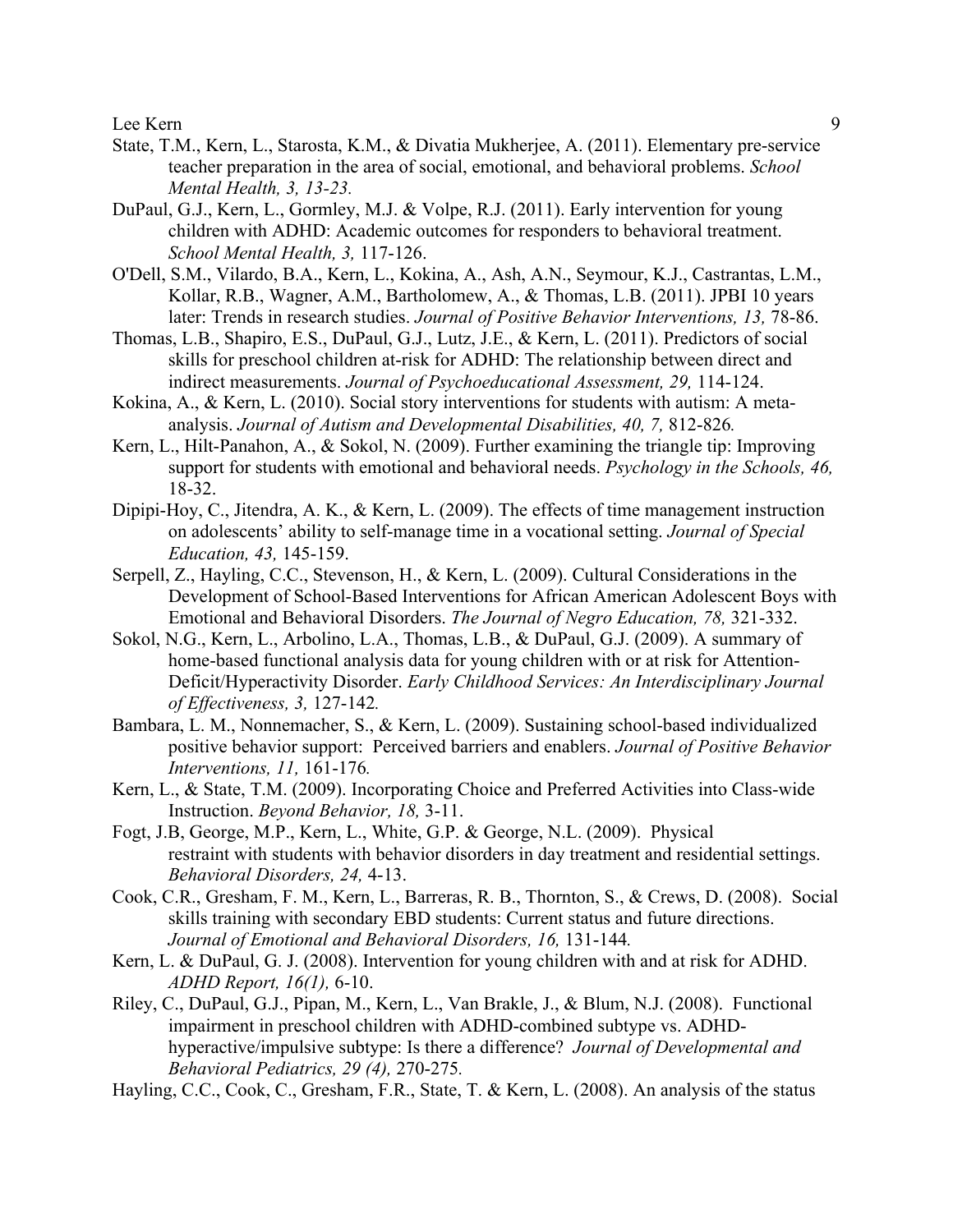and stability of the behaviors of students with emotional and behavioral difficulties: A classroom direct observation study. *Journal of Behavioral Education, 17,* 24-42*.*

- Kern, L. (2008). Advancing the field of EBD: Carving a path and a finding a destination. *Journal of Behavioral Education, 17,* 1-3*.*
- Sacks, G. & Kern, L. (2008). A comparison of quality of life variables for students with emotional and behavioral disorders and students without disabilities. *Journal of Behavioral Education, 17,* 111-127*.*
- Hilt-Panahon, A., Kern, L., & Divatia, A. (2007). School-based Interventions for Students with or At-Risk for Depression: A Review of the Literature. *Advances in School Based Mental Health Promotion, 1,* 32-41.
- DuPaul, G. J., Arbolino, L.A., & Kern, L. (2007). Early intervention for young children with ADHD: Assessment-based behavioral strategies. *Emotional and Behavioral Disorders Report, 7 (3),* 65-70*.*
- Crews, S. D., Bender, H., Cook, C. R., Gresham, F. M., Kern, L., & Vanderwood, M. (2007). Risk and protective factors of emotional and/or behavioral disorders in children and adolescents: A "mega"-analytic synthesis. *Behavioral Disorders, 32 (2),* 64-77.
- Kern, L., Starosta, K., M., Cook, C. R., Bambara, L. M. & Gresham, F. M. (2007). Functional assessment-based intervention for selective mutism. *Behavioral Disorders, 32 (2),* 94- 108.
- Kern, L., DuPaul, G. J., Volpe, R., Sokol, N, Lutz, J. G., Arbolino, L. Pipan, M. et al. (2007). Multi-setting Assessment-Based Intervention for Young Children At-Risk for ADHD: Initial Effects on Academic and Behavioral Functioning. *School Psychology Review, 36 (2),* 237-255.
- Dunlap, G., Strain, P. S., Fox, L., Carta, J. J., Conroy, M., Smith, B., Kern, L., et al. (2007). Prevention and Intervention with Young Children's Challenging Behavior: Perspectives Regarding Current Knowledge. *Behavioral Disorders, 32 (1),* 29-45.
- Kern, L., White, G., & Gresham, F. M. (2007). Educating children with behavioral challenges. *Principal, 86,* 56-58.
- Kern, L. & Clemens, N. (2007). Antecedent strategies to promote appropriate classroom behavior*. Psychology in the Schools, 44,* 65-75*.*
- Kern, L., Gallagher, P., Starosta, K., Hickman, W., & George, M. (2006). Longitudinal Outcomes of Functional Behavioral Assessment- Based Intervention. *Journal of Positive Behavior Interventions, 8,* 67-78*.*
- Kern, L., Starosta, K., & Adelman, B. (2006). Reducing pica by teaching children to exchange inedible items for edibles. *Behavior Modification, 30,* 135-158.
- Kern, L. (2004). Providing individualized support for students with intensive needs. *The Utah Special Educator, 25,* 50-51.
- Kern, L. & Manz, P. M. (2004). A look at current validity issues of school-wide behavior support. *Behavioral Disorders, 30,* 47-59.
- DuPaul, G. J. & Kern, L. (2004). Preventing problems in young children with ADHD. *Attention!,* 28-33.
- Gresham, F. M., Cook, C. R., Crews, S. D., & Kern, L. (2004). Social skills training for children and youth with emotional and behavioral disorders: Validity considerations and future directions. *Behavioral Disorders, 30,* 32-46.
- Kern, L. & Hilt, A. M., & Gresham, F. M. (2004) Functional assessment for students with or at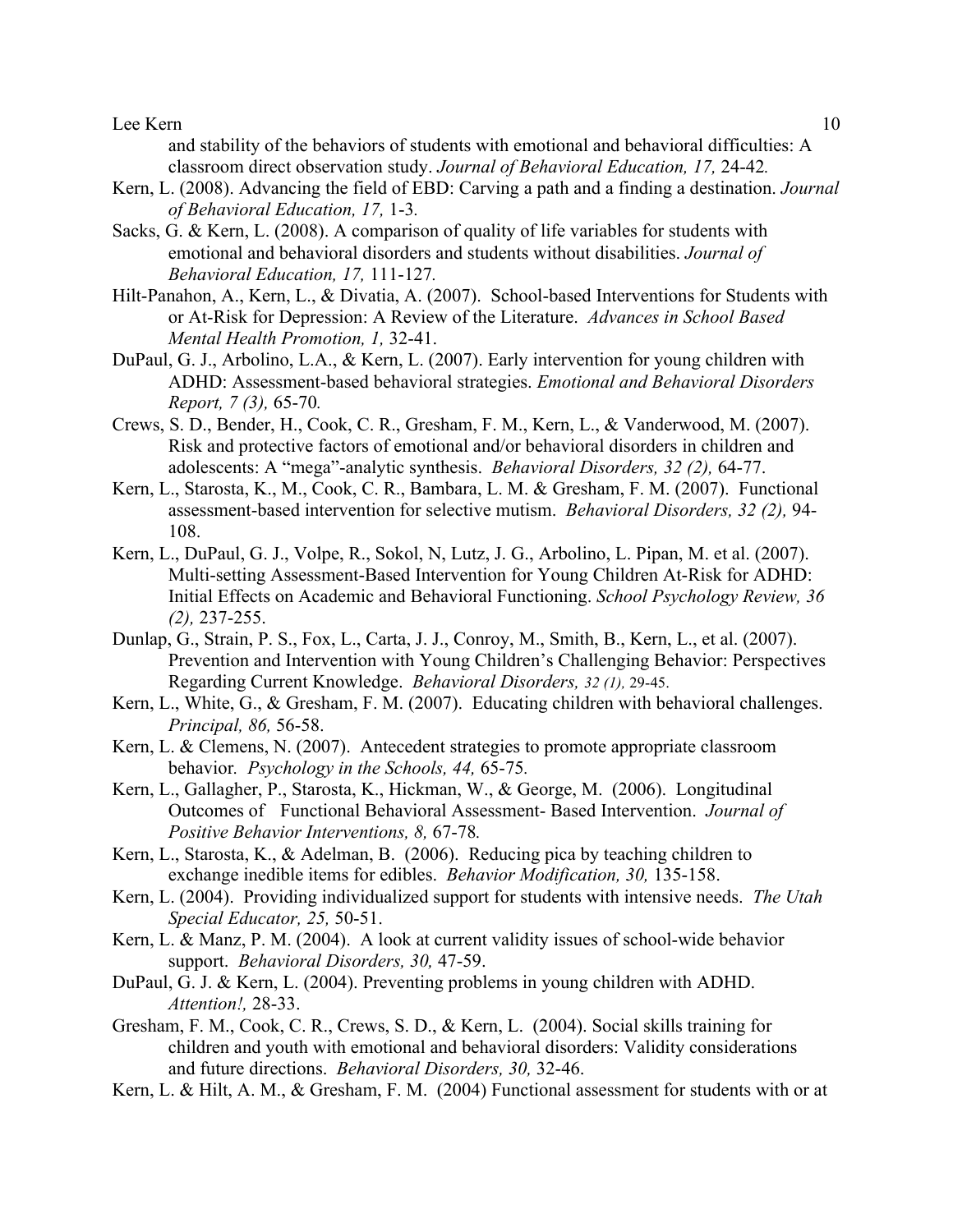risk for emotional and behavioral disorders: A review. *Education and Treatment of Children, 27,* 440-452*.*

- Kern, L., Bailin, D., & Mauk, J. E. (2003). The effects of a topical anesthetic on non-socially maintained self-injurious behavior. *Developmental Medicine and Child Neurology, 45,* 769-771.
- Kern, L., Delaney, B. A., Hilt, A., Bailin, D. E., & Elliot, C. (2002). An analysis of physical guidance as reinforcement for noncompliance. *Behavior Modification, 26*, 516-536.
- Kern, L., Bambara, L., & Fogt, J. (2002). Classwide curricular modification to improve the behavior of students with emotional and behavioral disorders. *Behavioral Disorders, 27*, 317-326.
- Kern, L., Choutka, C. M., & Sokol, N. G. (2002). Assessment-based antecedent interventions used in natural settings to reduce challenging behavior: A review of the literature. *Education and Treatment of Children, 25*, 113-130.
- Kern, L., Delaney, B., Clarke, S., Dunlap, G., & Childs, K. (2001). Improving the classroom behavior of students with emotional and behavioral disorders using individualized curricular modifications. *Journal of Emotional and Behavioral Disorders, 9,* 239-247.
- Dunlap, G., Kern, L., & Worcester, J. (2001). ABA and academic instruction. *Focus on Autism and Other Developmental Disabilities, 16,* 129-136.
- Kern, L., Ringdahl, J. E., Hilt, A., & Sterling-Turner, H. E. (2001). Linking self-management procedures to functional analysis results. *Behavioral Disorders, 26*, 214-226.
- Kern, L., Mantegna, M. E., Vorndran, C. M., Bailin, D., & Hilt, A. (2001). Choice of task sequence to increase engagement and reduce problem behaviors. *Journal of Positive Behavior Interventions, 3*, 3-10.
- Kern, L. & Vorndran, C. (2000). Functional assessment and intervention for transition difficulties. *Journal of the Association for Persons with Severe Handicaps, 25*, 212-216.
- Ervin, R. A., Kern, L., Clarke, S., DuPaul, G. J., Dunlap, G. & Friman, P. C. (2000). Evaluating functional assessment-based intervention strategies for students with ADHD and comorbid disorders within the natural classroom context. *Behavioral Disorders, 25*, 344- 358.
- Hinton, L. M. & Kern, L. (1999). Increasing homework completion by incorporating areas of student interest. *Journal of Positive Behavior Interventions, 1*, 231-241.
- Kern, L., Vorndran, C. M., Hilt, A., Ringdahl, J. E., Adelman, B. E. & Dunlap, G. (1998). Research on choice implemented as an intervention to improve behavior: A review of the literature. *Journal of Behavioral Education, 8,* 151-169.
- Ervin, R. A., DuPaul, G. J., Kern, L. & Friman, P. C. (1998). Classroom-based functional assessment: A proactive approach to intervention selection for students with attentiondeficit/hyperactivity disorder. *Journal of Applied Behavior Analysis, 31*, 65-78.
- Kern, L., Carberry, N. & Haidera, C. (1997). Analysis and intervention with two topographies of challenging behavior exhibited by a young woman with autism. *Research in Developmental Disabilities, 18*, 275-287.
- Kern, L., Marder, T. J., Boyajian, A. E., Elliot, C. M. & McElhattan, D. (1997). Augmenting the independence of self-management procedures by teaching self-initiation across settings and activities. *School Psychology Quarterly, 12,* 23-32.
- Dunlap, G. & Kern, L. (1996). Modifying instructional activities to promote desirable behavior: A conceptual and practical framework. *Journal of School Psychology Quarterly, 11,*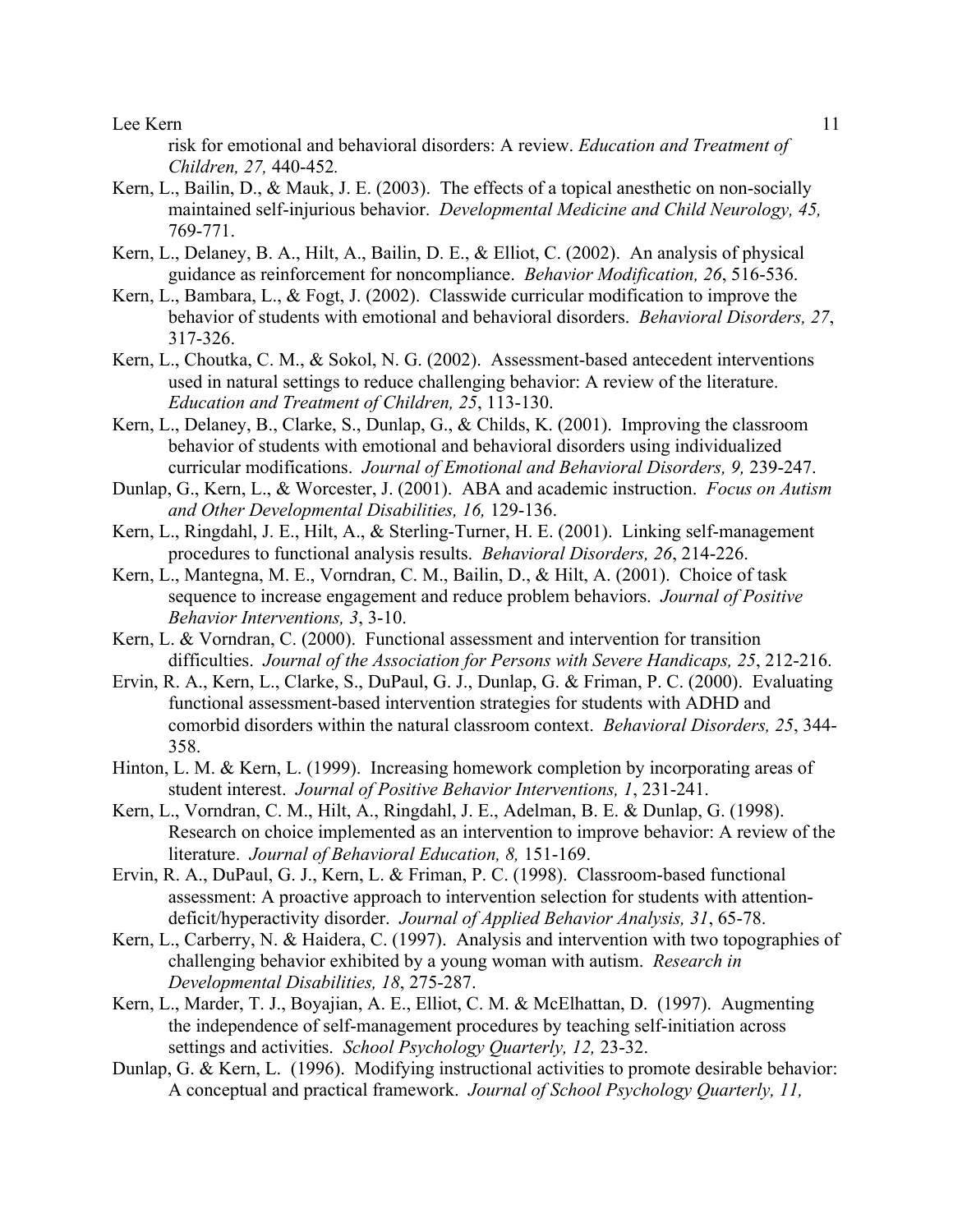297-312.

- Falk G., Dunlap, G., & Kern, L. (1996). An analysis of self-evaluation and videotape feedback for improving the peer interactions of students with externalizing and internalizing behavioral challenges. *Behavioral Disorders, 21*, 261-276.
- Kern, L. & Marder, T. J. (1996). A comparison of simultaneous and delayed reinforcement on food acceptance in a selective eater. *Journal of Applied Behavior Analysis, 29,* 243-246.
- Dunlap, G., Foster-Johnson, L., Clarke, S., Kern, L. & Childs, K. E. (1995). Modifying activities to produce functional outcomes: Effects of the problem behaviors of students with severe disabilities. *The Journal of the Association for Persons with Severe Handicaps, 20*, 248- 258.

Reprinted in Gall, M. & Gall, M. (1997). *Applying Educational Research*. White Plains, NY: Longman, Inc.

- Kern, L., Mauk, J. E., Marder, T. J., & Mace, F. C. (1995). Functional analysis and intervention for breath-holding. *Journal of Applied Behavior Analysis, 28*, 339-340.
- Kern, L., Wacker, D., Mace, F. C., Falk, G. D., Dunlap, G., & Kromrey, J. D. (1995). Improving the peer interactions of students with emotional or behavioral disorders through selfevaluation procedures: A component analysis and group application. *Journal of Applied Behavior Analysis, 28*, 47-59.
- Kern, L., Dunlap, G., Clarke, S., & Childs, K. (1994). Student-assisted functional assessment interview. *Diagnostique, 19*, 29-39.
- Kern, L., Dunlap, G., Childs, K. E., & Clarke, S. (1994). Use of a classwide self-management program to improve the behavior of students with emotional and behavioral disorders. *Education and Treatment of Children, 17*, 445-458.
- Kern, L., Childs, K., Dunlap, G., Clarke, S., & Falk, G. (1994). Using assessment-based curricular intervention to improve the classroom behavior of a student with emotional and behavioral challenges. *Journal of Applied Behavior Analysis, 27*, 7-19.
- Dunlap, G., Kern, L., dePerczel, M., Clarke, S., Wilson, D., Childs, K. E., White, R. L. (1993). Functional analysis of classroom variables for students with emotional and behavioral disorders. *Behavioral Disorders, 18*, 275-291. Reprinted in: D. Hallahan & J. Kaufman (1993). *Exceptional children, 6th edition*. Needham Heights, MA: Allyn & Bacon.
- Kern-Dunlap, L., Dunlap, G., Clarke, S., Childs, K., White, R., & Stewart, M. P. (1992). Effects of a videotape feedback package on the peer interactions of children with serious behavioral and emotional challenges. *Journal of Applied Behavior Analysis, 25*, 355- 364.
- Dunlap, G., Kern-Dunlap, L., Clarke, S., & Robbins, F. R. (1991). Functional assessment, curricular revision, and severe behavior problems*. Journal of Applied Behavior Analysis, 24*, 387-397. Reprinted in: J. Baldwin & J. Baldwin (1998). *Behavior Principles in Everyday Life*.

Englewood Cliffs, NJ: Prentice Hall.

- Dunlap, L. K., Dunlap, G., Koegel, L. K., & Koegel, R. L. (1991). Using self-monitoring to increase independence. *Teaching Exceptional Children, 23*, 17-22.
- Dunlap, L. K., & Dunlap, G. (1989). A self-monitoring package for teaching subtraction with regrouping to students with learning disabilities. *Journal of Applied Behavior Analysis, 22*, 309-914.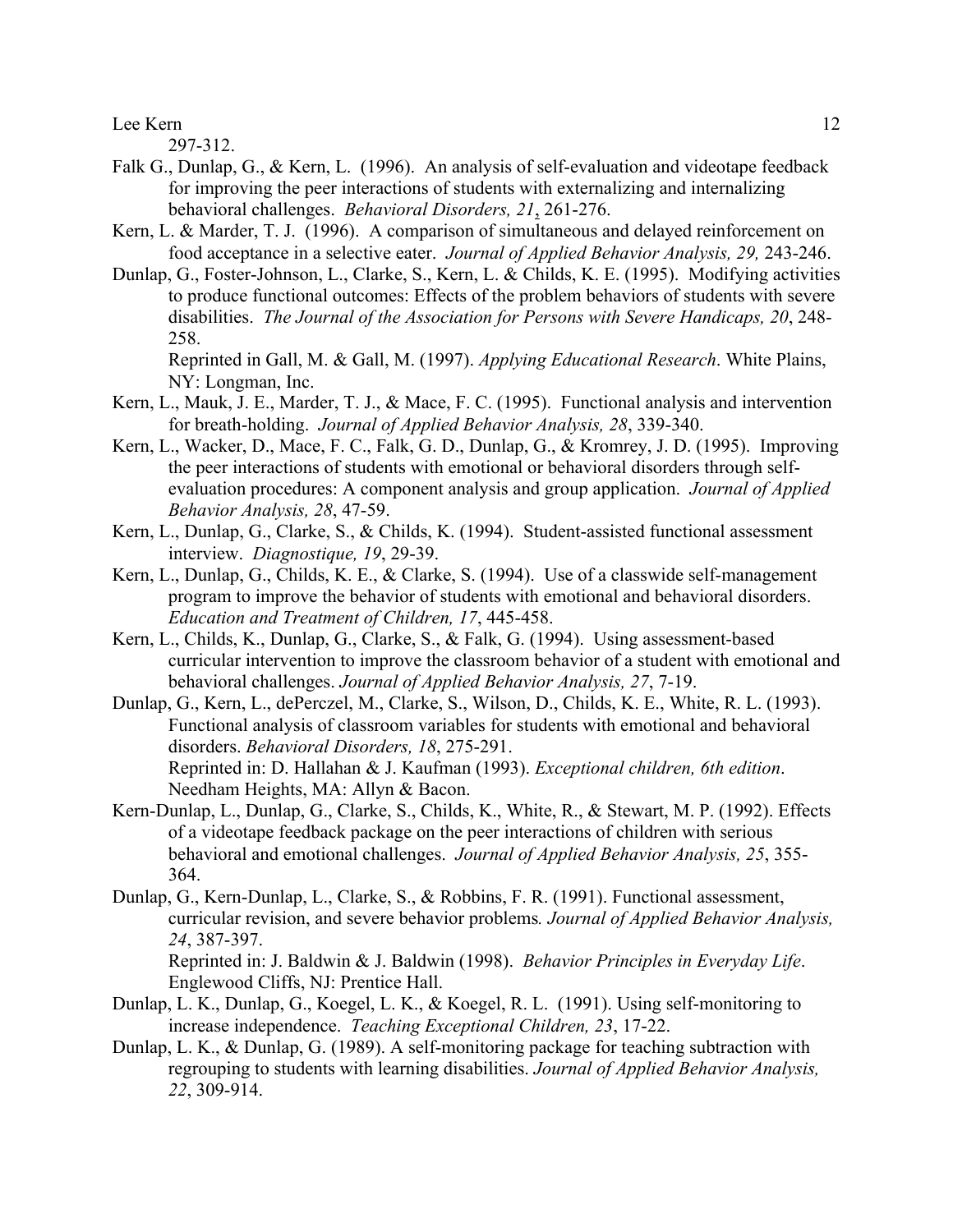Reprinted in: *Insegnare all'handicappato, 4*, 113-121. Borg, W., & Gall, M. (1993). *Applying Educational Research*. White Plains, NY: Longman, Inc.

Dunlap, L. K., & Dunlap, G. (1987). Using task variation to motivate handicapped students. *Teaching Exceptional Children, 19*, 16-19. Reprinted in: K. L. Freiberg, (Ed.). (1988). *Educating Exceptional Children - Fourth Edition*. Guilford, CT: Dushkin Publishing Group, Inc. K. L. Freiberg, (Ed.). (1990). *Educating Exceptional Children - Fifth Edition*. Guilford, CT: Dushkin Publishing Group, Inc.

#### *Book Reviews:*

Kern, L. & Sokol, N. (2005). *Thinking Like a Teacher: Using observational assessment to improve teaching and learning. Journal of Psychoeducational Assessment, 23, 177-181.* Choutka, C. M. & Kern, L. (1999). *Sleep Better!: A Guide to Improving Sleep for Children with Special Needs*. *The Journal of the Association for Persons with Severe Handicaps, 24*, 123-124.

## **Professional Presentations**

## *Presentations:*

- Van Camp, A. M., Majeika, C. E., Chauvin, C.B. Wehby, J.H., Commisso, C., Gaier, K., & Kern, L. (2018, February). When Standard Protocols Don't Work: Adapting Check-In/Check-Out to Meet Individual Student Needs. Presented at the annual conference of the Midwest Symposium for Leadership in Behavior Disorders, Kansas City, KS.
- Majeika, C.E., Van Camp, A.M., Wehby, J.H., Pickren, S., Commisso, C., Gaier, K., Gaier, K., & Kern, L. (2018, February). Social Skills Training for Students with or At-Risk for EBD: Are We Setting Kids Up for Success? Poster presented at the annual conference of the Council for Exceptional Children, Tampa, FL.
- Majeika, C.E., Van Camp, A.M., Wehby, J.H., Commisso, C., Gaier, K., & Kern, L. (2017, October). Adapting Tier II Behavior Interventions. In B.P. Lloyd (Chair) Adapting and Intensifying Behavioral Supports Along a Tier II—Tier III Continuum. Symposium presented at the annual conference of the Tennessee Association of Behavior Analysts, Nashville, TN.
- Daffner, M.S., Cleminshaw, C.L., DuPaul, G.J., & Kern, L. (2018, February). Early academic functioning: Infuence of ADHD, parent education, and training. Presented at the National Association of School Psychologists Conference, Chicago, IL.
- Mitchell, B., Kern, L., & Lewis, T. (2018, February). Supporting students with EBD: The state of the field. Presented at the Council for Exceptional Children International Conference, Tampa, FL.
- Blair, L. P. & Kern, L. (2018, January). Special educator perspectives on hypothesis testing as a component of functional behavior assessments. Presented at the Institute for Education Sciences Annual Principal Investigator Meeting, Washington, DC.
- Commisso, C. E., Gaier, K. L, Kern, L., Majeika, C. E., Van Camp, A. M., Wehby, J. H. (2017, October). A Review of Check-in/Check-out (CICO): Components, Evaluated Adaptations, and Implications for Use with Students. Presented at the annual conference on Advancing School Mental Health, Washington, D.C.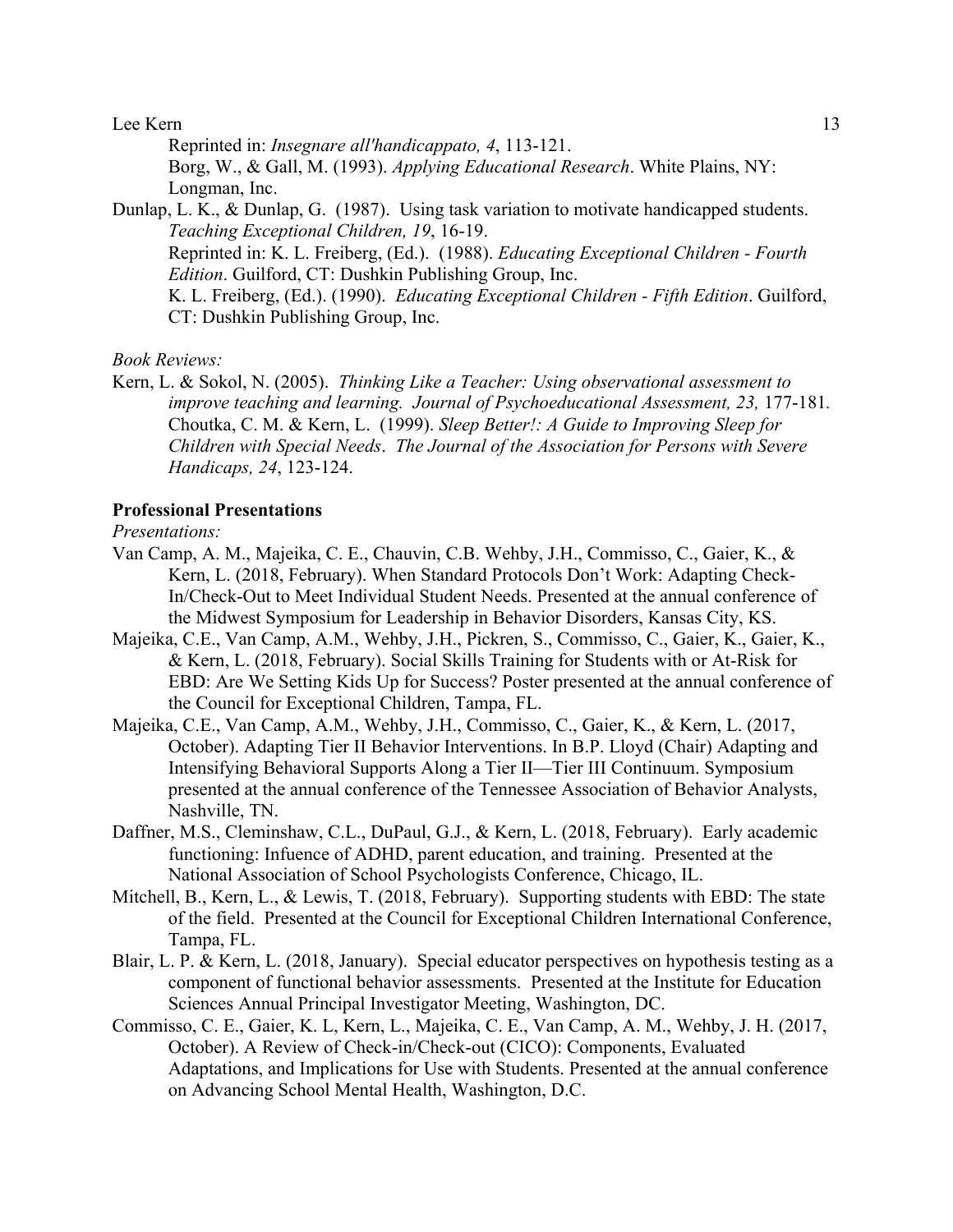- Majeika, C.E., Van Camp, A.M., Wehby, J.H., Commisso, C., Gaier, K., & Kern, L. (2017, October). The Current Landscape of Tier 2 Behavior Interventions: Evaluating the Use of Data and Clinical Judgement to Make Decisions. Presented at the annual conference on Advancing School Mental Health, Washington, DC.
- Kern, L. (2017, June). How do we address the mental health needs of all students? Presented at the International Association of Special Education Convention, Perth, Australia.
- DuPaul, G., Belk, G., Daffner, M., Peek, D., Kern, L., Custer, B., & Hatfield, A. (2017, February). Parent education for young children with ADHD: Predictors of treatment response. Presented at the National Association of School Psychologists Annual Convention, San Antonio, TX.
- Hetrick, A., & Kern, L. (April, 2017). A Comparison of Adolescents With Emotional and Behavioral Needs Across Label Categories. Presented at the Council for Exceptional Children Conference, Boston, MA.
- Zaheer, I., State, T., & Kern, L. (March, 2017). Dual Factor Model of Mental Health for High School Students with EBD. Presented at the Presented at the 14th International Conference on Positive Behavior Support, Denver, CO.
- Clarke, S., Zakszeski, B., & Kern, L. (March, 2017). Data-Based Intervention Trends in JPBI Publications 1999–2016. Presented at the Presented at the 14th International Conference on Positive Behavior Support, Denver, CO.
- Hetrick, A. & Kern, L. (2017, February). *Discrepancies in identification among adolescents with emotional and behavioral needs.* Presented at the annual conference of the National Association of School Psychologists Annual Convention, San Antonio, TX.
- DuPaul, G., Belk, G., Daffner, M., Peek, D., Kern, L., Custer, B., & Hatfield, A. (2017, February). Parent education for young children with ADHD: Predictors of treatment response. Presented at the National Association of School Psychologists Annual Convention, San Antonio, TX.
- Kern, L., DuPaul, G.J., Belk, G., Custer, B., Hatfield, A., Daffner, M., & Peek, D. (2016, October). PEAK Parent Education for Young Children with ADHD: Relative Effects of Face-to-Face vs. Online Delivery. Presented at the Association for Behavioral and Cognitive Therapies conference, New York, NY.
- Splett, J., George, M., Zaheer, I., Weist, M., Evans, S. & Kern, L. (2016, August). Accessing behavioral health services: School-based examples of research, policy, and implementation. Presented at the American Psychological Association Conference, Denver, CO.
- Kern, L. & Hetrick, A. (June, 2016). Predictors of receiving a special education label in the United States. Presented at the International Academic Conference on Social Sciences and Management. Bali, Indonesia.
- Peterson, A., Kern, L. & Riley-Tillman, C. (2016, April). But they need everything! Keys to providing integrated academic and behavioral intervention. Presented at the Council for Exceptional Children International Conference, St. Louis, MO.
- Tsai, S. & Kern, L. (2016, March). An investigation of social validity and treatment integrity of Check & Connect. Presented at the 13th International Conference on Positive Behavior Support, San Francisco, CA.
- Kern, L., Kuder, B., Lane, K., Dunlap, G., Horner, R., Kincaid, D., Clarke, S., Knoster, T., Koegel, R., & Sugai, G. (2016, March). Discussion of key issues in the future direction of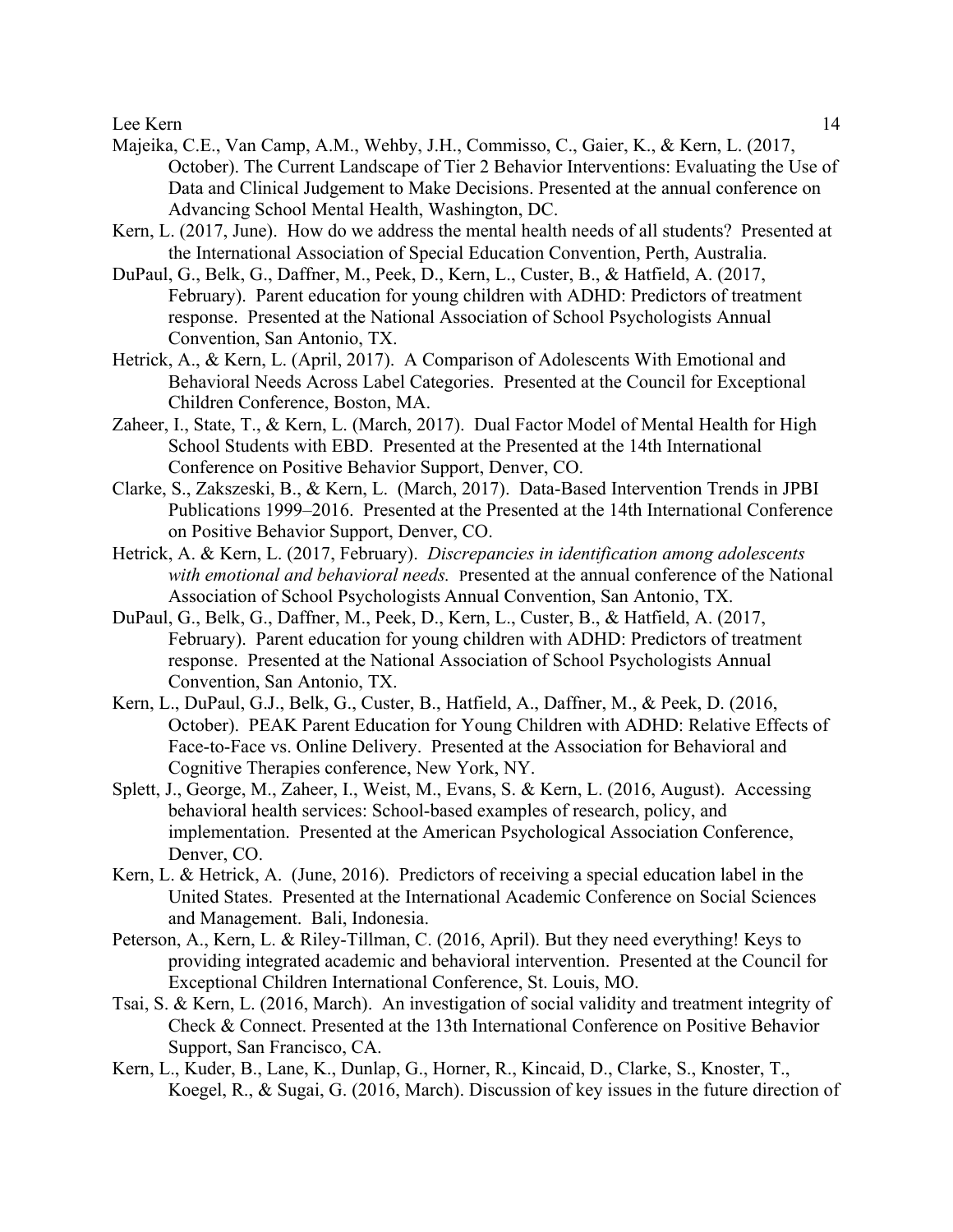PBS and JPBI. Presented at the 13th International Conference on Positive Behavior Support, San Francisco, CA.

- Arden, S. & Kern, L. (2016, March). Implementing intensive intervention: Integrating behavior and academics through data-based individualization. Presented at the 13th International Conference on Positive Behavior Support, San Francisco, CA.
- Kern, L. & Lane, K. (2015, October). Grant Writing and Funding in a Changing Landscape. Presented at the Council for Children with Behavioral Disorders Conference, Atlanta, GA.
- Kern, L. & Hetrick, A. (2015, October). What Does an EBD Label Tell Us? Presented at the Council for Children with Behavioral Disorders Conference, Atlanta, GA.
- Helman, A. & Kern, L., & Shih-Dennis, M. (2015, April). CLUES: Improving Science Vocabulary for Secondary English Language Learners with Reading Disabilities. Presented at the Council for Exceptional Children International Conference, San Diego, CA.
- Kern, L., Hetrick, A., & Custer, B. (2015, April). Accommodations for special education students with behavioral needs across five states. Presented at the Council for Exceptional Children International Conference, San Diego, CA.
- State, T.M., Harrison, J., R., & Kern, L. (2015, April). Lessons learned from intervention implementation for high school students with behavioral difficulties. Presented at the Council for Exceptional Children International Conference, San Diego, CA.
- Gandhi, A., Vaughn, S., Kern, L., & Wexler, L. (2015, April). Improving results for all: The role of intensive intervention in federal education policy. Presented at the Council for Exceptional Children International Conference, San Diego, CA.
- State, T., Harrison, J., & Kern, L. (2015, March). Accommodations for secondary students with behavioral disorders: Lessons learned and future directions. Presented at the 12th International Conference on Positive Behavior Support, Boston, MA.
- Hetrick, A. & Kern, L. (2015, March). Does a special education label differentiate high school students with behavioral problems? Presented at the 12th International Conference on Positive Behavior Support, Boston, MA.
- Riley-Tillman, C., Kern, L., & Danielson, L. (2015, February). National Center on Intensive Intervention (NCII): Data-driven tertiary services. Presented at the National Association of School Psychologists Annual Convention, Orlando, FL.
- George, M., Zaheer, I., Evans, S.W., & Kern, L. (2015, February). Mental health service used among adolescents with emotional-behavioral disorders. Presented at the National Association of School Psychologists Annual Convention, Orlando, FL.
- DuPaul, G.J., Kern, L., Belk, G., Olson, C., Thomas, A., & Patches, S. (2015, February). Webbased parent education for ADHD preschoolers: Treatment development process and outcomes. Presented at the National Association of School Psychologists Annual Convention, Orlando, FL.
- Zaheer, I., Cloth, A., Gage, N., & Kern, L. (2015, February). Outcomes associated with student engagement for adolescents with emotional and behavioral disorders (EBD). Presented at the National Association of School Psychologists Annual Convention, Orlando, FL.
- Kern, L., Custer, B., Harrison, J., Evans, S., State, T., & Lewis, T.J., (2014, March). Strategies to strengthen intervention for secondary students with emotional and behavioral problems. Presented at the 11th International Conference on Positive Behavior Support,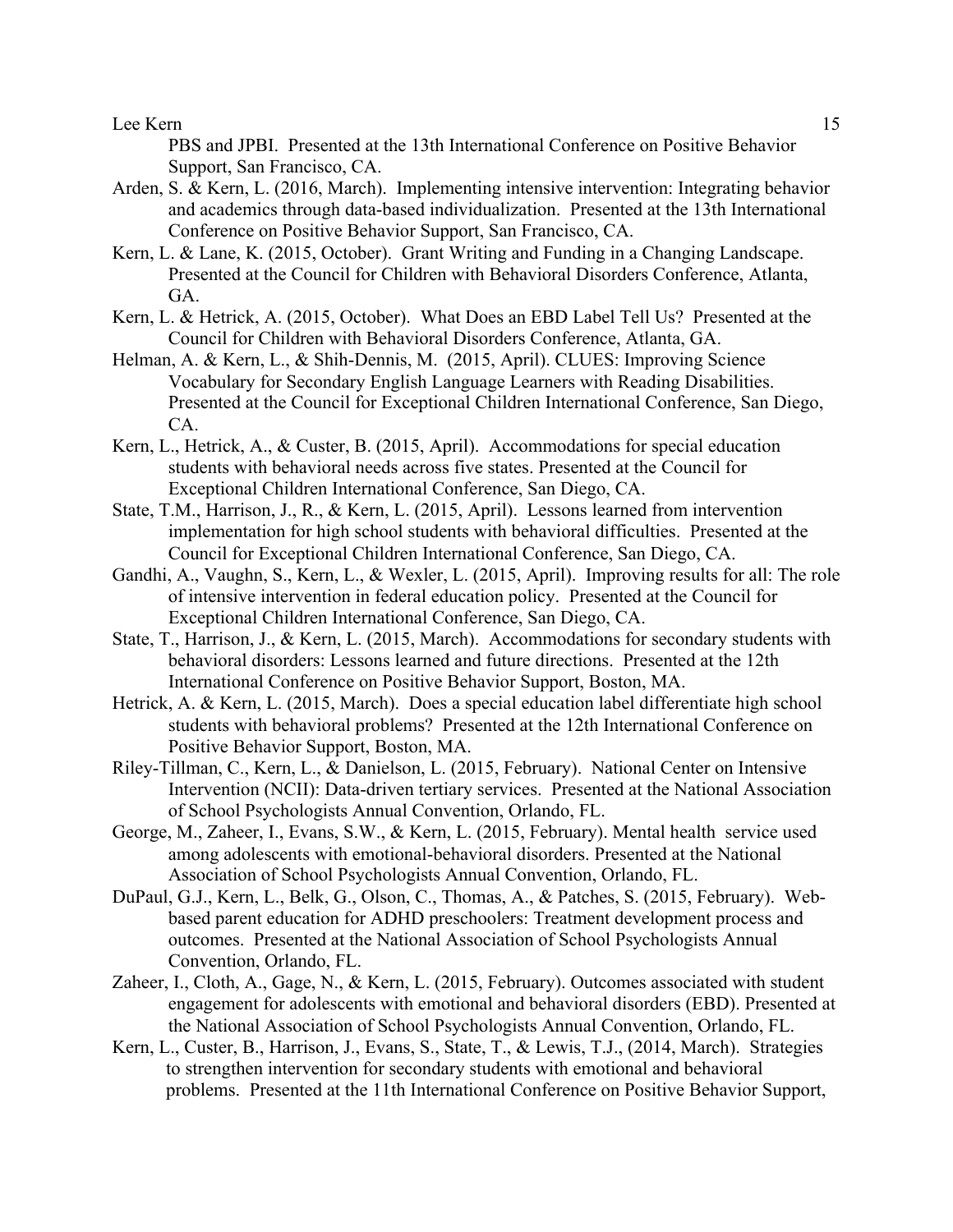Chicago, Il.

- Lewis, T., Kern L., & Wills, H. (2014, March). Supporting high school students with significant behavioral challenges. Presented at the 11th International Conference on Positive Behavior Support, Chicago, Il.
- Drogan, R. & Kern L. (2014, March). A family engagement education approach for preschoolers at-risk for ADHD. Presented at the 11th International Conference on Positive Behavior Support, Chicago, Il.
- Kern, L., Evans, S., Lewis, T., & Wills, H. (2014, April). Comprehensive intervention for adolescents: Outcomes of CARS efficacy trial. Presented at the Council for Exceptional Children International Conference, Philadelphia, PA.
- Adamson, R., State, T., Kern, L., & Lewis, T. (2014, April). Selecting and implementing accommodations for students at the secondary level. Presented at the Council for Exceptional Children International Conference, Philadelphia, PA.
- State, T. & Kern, L. (2014, April). Life satisfaction and response to intervention for students with severe behavioral needs. Presentation at the Council for Exceptional Children International Conference, Philadelphia, PA.
- Lewis, T.J., Kern, L., Evans, S., & Wills, H.W. (2014, February). Addressing challenging behavior in high school through assessment-based multi-element interventions. Presented at the Midwest Symposium for Leadership in Behavior Disorders, Kansas City, MO.
- Lewis, T. J., Kern, L., Wachsmuth, S., Harrison, J., & Wills, H. (2013, April). Preliminary findings from the Center for Adolescent Research in Schools. Presentation at the 89<sup>th</sup> Annual Council for Exceptional Children International Conference, San Antonio, TX.
- Grant, C, State, T., Kern, L., & Lewis, T. (2013, March). Check & Connect: A tier 2 intervention for secondary students with EBD. Presentation at the 10th International Conference on Positive Behavior Support**,** San Diego, CA.
- State, T., Grant, C., Kern, L., Adamson, R., Wachsmuth, S., & Lewis, T. (2013, March). Classroom-based interventions for high school students with behavioral difficulties. Presentation at the 10th International Conference on Positive Behavior Support**,** San Diego, CA.
- Lewis, T. J., Kern, L., Wachsmuth, S., Harrison, J., & Wills, H. (2013, April). Preliminary findings from the Center for Adolescent Research in Schools. Presentation at the 89<sup>th</sup> Annual Council for Exceptional Children International Conference, San Antonio, TX.
- Drogan, R. & Kern, L. (2012, October). The Turtle Technique: The application of a tier 2 behavioral intervention with young children. Presentation at the 36th Teacher Educators for Children with Behavioral Disorders Annual Conference, Tempe, AZ.
- State, T.M., Adamson, R., Kern, L., & Lewis, T. (2012, October). Selecting effective accommodations for students with Emotional and Behavioral Disorders. Presentation at the 36th Teacher Educators for Children with Behavioral Disorders Annual Conference, Tempe, AZ.
- Zaheer, I., Wachsmuth, S. T., Wier, J., Kern, L. (2012, October). Outcomes for students with behavior problems with and without an EBD label. Presentation at the Teacher Educators for Children with Behavioral Disorders Conference, Tempe, Arizona.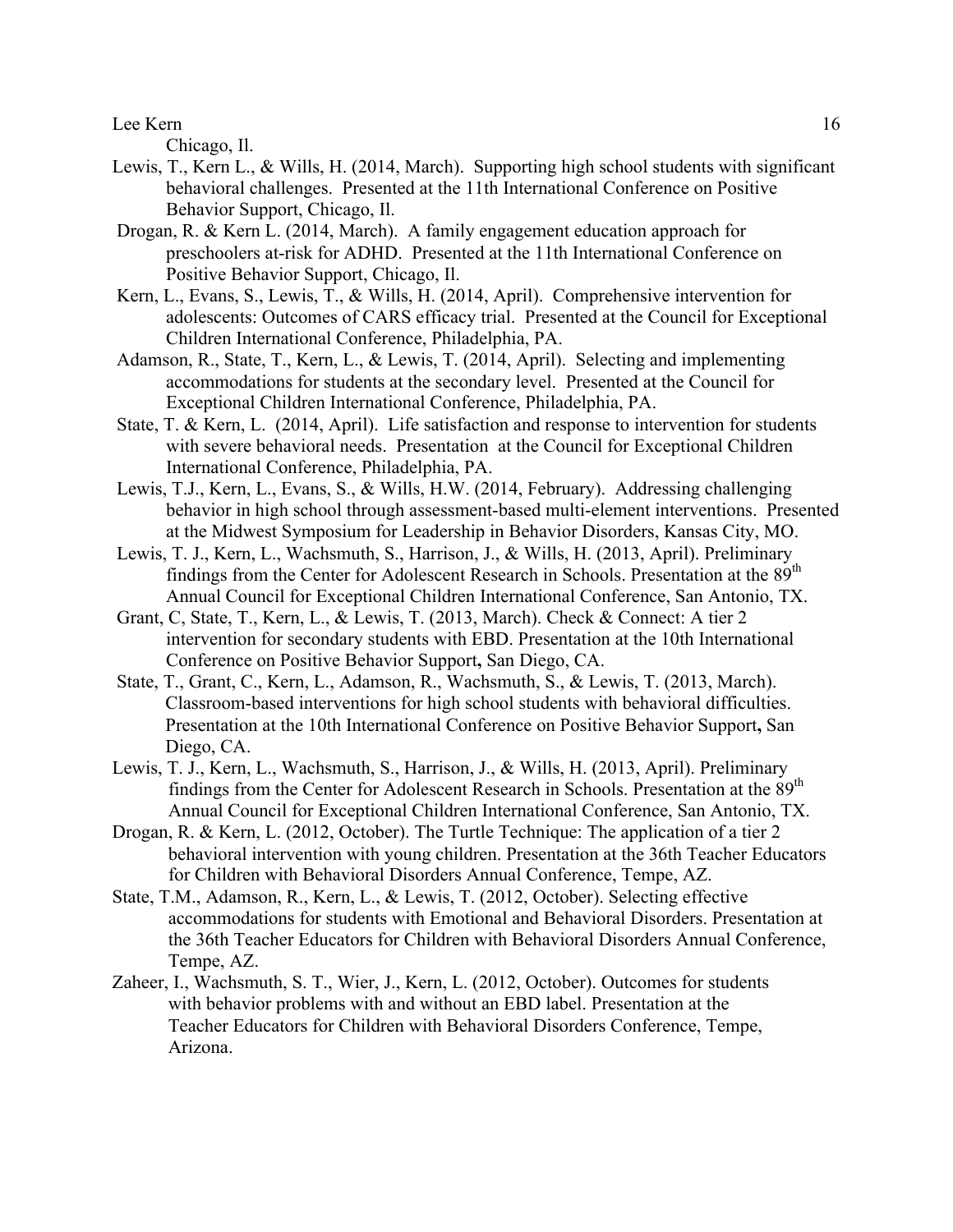- State, T.M., Grant, C., Kern, L, & Evans, S. (March, 2012). A review of standardized measures for adolescents with EBD and their families. Presentation at the 9th International Conference on Positive Behavior Support, Atlanta, GA.
- Evans, S.W., Owens, J.S. & Kern, L. (2012, February). Modifying evidence-based treatments for school-based delivery. Presented at the annual meeting of the National Association of School Psychologists, Philadelphia, PA.
- Vilardo, B. A., DuPaul, G. J., & Kern, L. (2012, February). Early intervention for young children with ADHD: Predictors of parental attendance. Presented at the annual convention of the National Association of School Psychologists. Philadelphia, PA.
- Kern, L. (2011, October). Untangling the web: Improving services for students with EBD. Keynote presented at the Teacher Educators for Children with Behavior Disorders Conference, Tempe, AZ.
- Cloth, A.H., Biederman, A., State, T. Evans, S.W. & Kern, L. (2011, September). Exploration of counselor time allocation and service provision in secondary schools. Poster presented at the annual conference on Advancing School Mental Health, Charleston, S.C.
- Harrison, J.R., Cloth, A.H., State, T., Evans, S.W. & Kern, L. (2011, August). Check and Connect: Mentor and student acceptability and barriers to implementation. Poster presented at the annual meeting of the American Psychological Association, Washington, DC.
- Parks, J.,Grant, C., Mullen, C., State, T., & Kern, L. (2011, April). Effective classroom interventions for high school students with emotional and behavioral difficulties. Presented at the Council for Exceptional Children Convention, National Harbor, MD.
- Kern, L., & State. T. (2011, July). Successful classroom strategies for high school students with Emotional and Behavioral Difficulties. Presentation at the 12th Biannual Conference of the International Association of Special Education, Windhoek, Namibia.
- State, T.M., & Kern, L. (2011, July). High School Students with Emotional and Behavioral Disorder: Reports on Treatment Acceptability. Poster presented at the 12th Biannual Conference of the International Association of Special Education, Windhoek, Namibia.
- DuPaul, G.J., Kern, L., Caskie, G.I.L., Volpe, R.J. (June, 2011). Intervention for young children with ADHD: Academic and behavioral effects. Presented at the International Society for Research in Child and Adolescent Psychopathology (ISRCAP), Chicago, IL.
- Kern, L. (March, 2011). Challenges and solutions to carrying out rigorous research designs in schools. Presented at the Institute for Education Sciences Annual Meeting, Washington, D.C.
- Evans, S.W. & Kern, L. (February, 2011). Developing interventions for secondary students with emotional and behavioral disorders. Presented at the National Association for School Psychologists Annual Convention, San Francisco, CA.
- Mullen, C., Grant, C., Parks, J., State, T., & Kern, L. (2011, February). Intervention acceptability in secondary classrooms: Teacher and student perspectives. Presented at the National Association for School Psychologists Annual Convention, San Francisco, CA.
- Grant, C.A., Mullen, C., & Kern, L. (2011, February). *A Consultation model for strengthening classroom and teacher capacity*. Presented at the annual conference of the National Association of School Psychologists, San Francisco, CA.
- Kern, L. (November, 2010). Center for Adolescent Research in the School. Presented at the Presented at Teacher Educators for Children with Behavior Disorders Conference,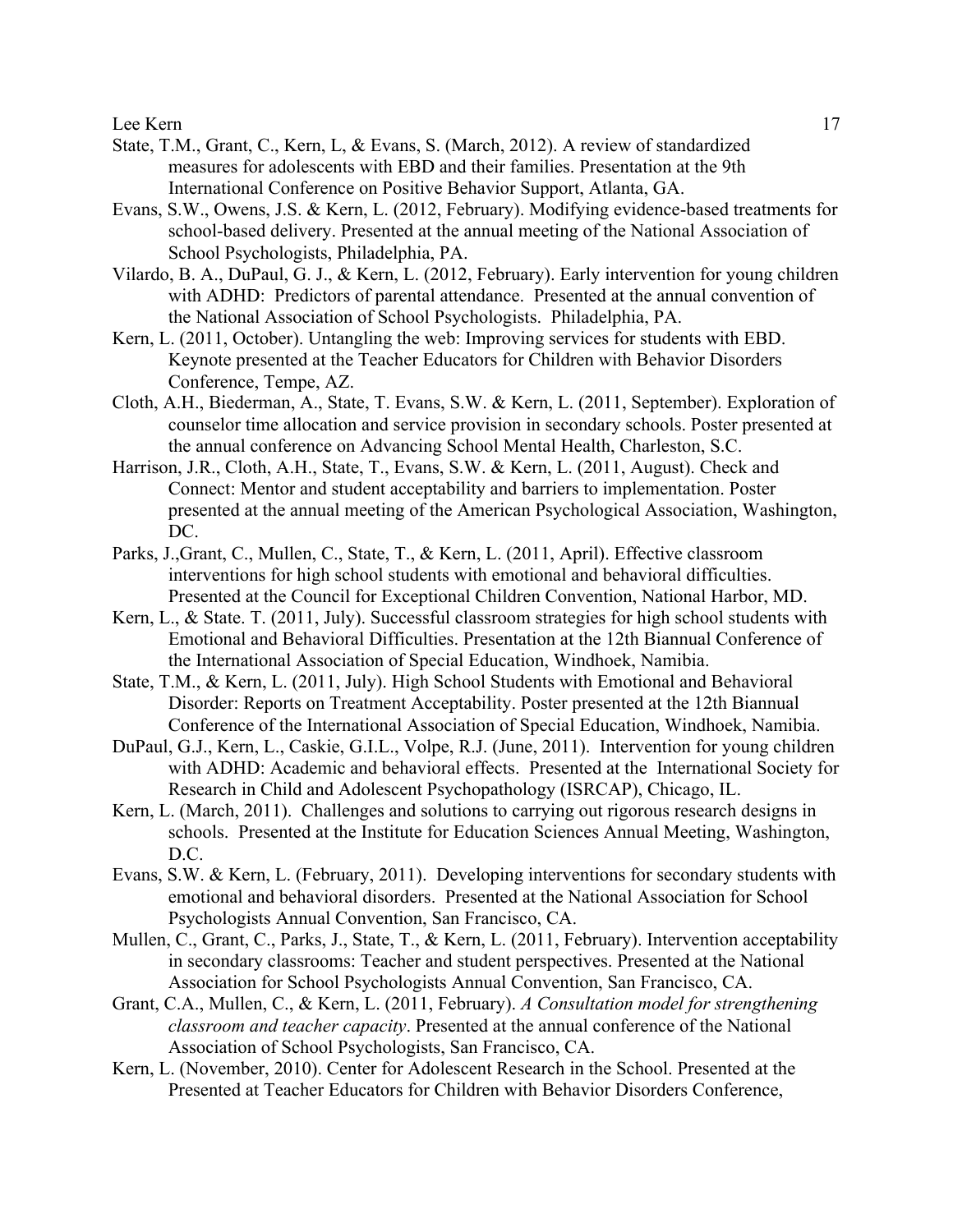Tempe, AZ.

- Kern, L., Evans, S.W., & Lewis, T.J. (June, 2010). Center for Adolescent Research in the Schools (CARS) overview and intervention development process. Presented at 5th Annual IES Research Conference, National Harbor, MD.
- Evans, S.W., Brady, C., Kern, L., Andrews, C. & CARS Research Team. (June, 2010). Measurement development and inclusion criteria: Developing meaningful standards. Presented at 5<sup>th</sup> Annual IES Research Conference, National Harbor, MD.
- Cloth, A.H., Evans, S.W., Kern, L. & Lewis, T. (2010, June). Center for Adolescent Research in Schools (CARS): Student and Teacher Case Studies. Presented at the annual meeting of the Institute of Education Sciences, National Harbor, MD.
- State, T.M., & Kern, L. (2010, April*). Students with emotional and/or behavioral disorders: What long-term research revealed.* Paper presented at the annual conference of the Council for Exceptional Children, Nashville, TN.
- Kern, L., Kokina, A, & State, T.M. (2010, March*). Effective practices for students with*  emotional and behavioral disorders: Programs that work! Paper presented at the 7<sup>th</sup> International Conference on Positive Behavior Support, St. Louis, MO.
- State, T.M., Kern, L. (2010, March). *Treatment integrity findings of assessment-based interventions for students with behavior problems.* Poster presented at the 7<sup>th</sup> International Conference on Positive Behavior Support, St. Louis, MO.
- State, T. & Kern. L. (November, 2009). Incorporating Choice and Preferred Activities into Classwide Instruction. Presented at the Presented at Teacher Educators for Children with Behavior Disorders Conference, Tempe, AZ.
- Kern, L. (October, 2009). Addressing problem behaviors in the classroom: Why we aren't making progress. Presented at the Berkshire Association for Behavior Analysis and Therapy, Amherst, MS.
- Kern, L., Hayling, C., & State, T. (July, 2009). Students with emotional and behavioral disorders: Longitudinal research findings. Presented at the International Association of Special Education Conference, Alicante, Spain.
- State, T. & Kern, L. (July, 2009). An examination of pre-service teacher training in student emotional and behavioral problems. Presented at the International Association of Special Education Conference, Alicante, Spain.
- Hayling, C. & Kern, L. (July, 2009). An analysis of race/ethnicity, ecology, and behavioral outcomes of students with EBD. Presented at the International Association of Special Education Conference, Alicante, Spain.
- Kern, L., Evans, S., & Lewis, T. (June, 2009). Center for Adolescent Research in Schools (CARS): Purpose, plans, and progress. Presented at the fourth annual IES Research Conference, Washington, DC.
- Kokina, A., & Kern, L. (April, 2009). Social Stories for students with autism: A meta-analysis and teacher survey. Presented at the Council for Exceptional Children Annual Convention and Expo, Seattle, WA.
- State, T.M., & Kern, L. (April, 2009). Evaluating the effectiveness of social skills interventions with an adolescent student with Asperger's syndrome. Presented at the annual conference of the Council for Exceptional Children, Seattle, WA.
- Kern, L., Vilardo, B., O'Dell, S., Kokina, A., & Carr, T. (March, 2009). JPBI ten years later: An analyseis of critical PBS features in intervention studies. Presented at the Sixth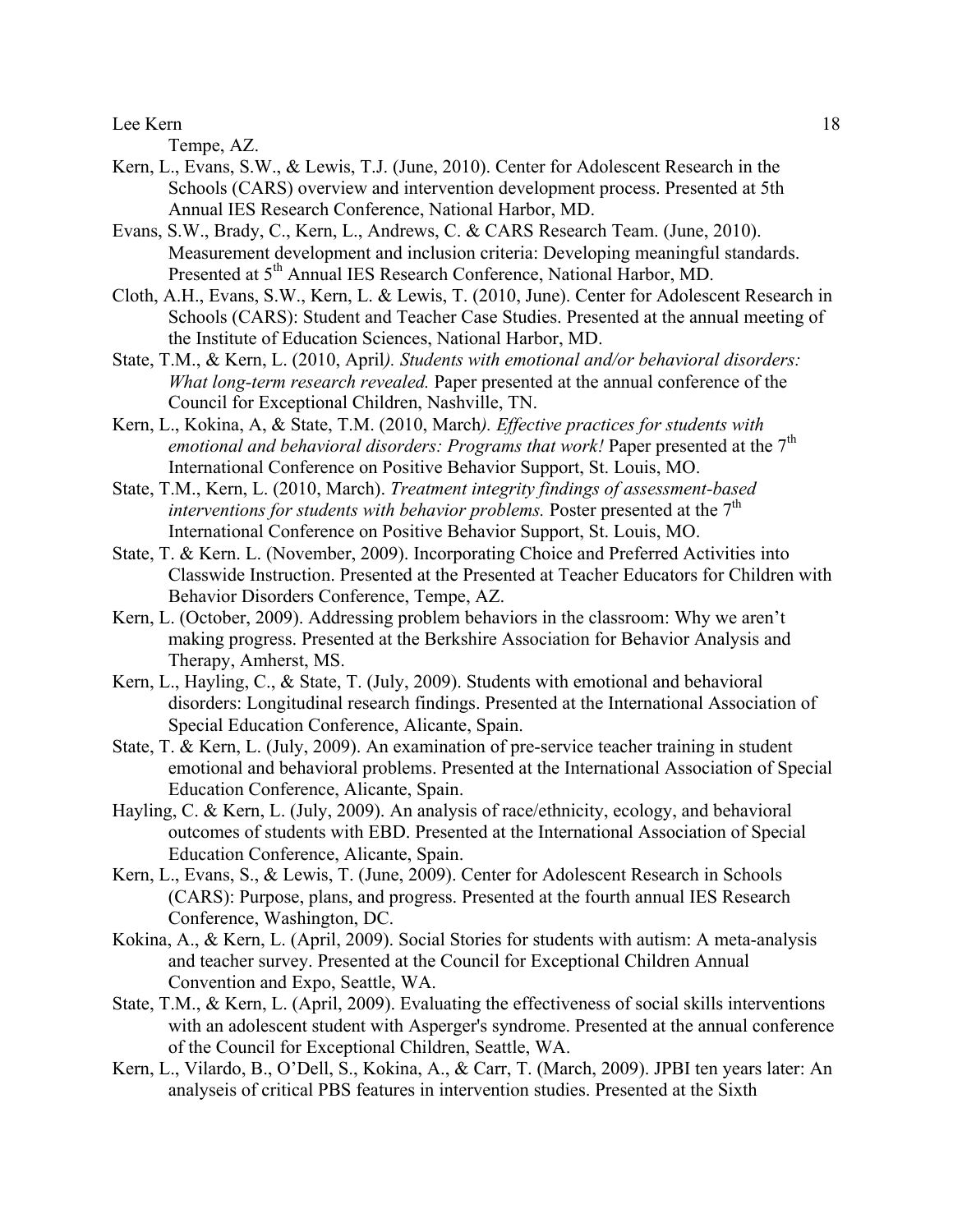International Conference on Positive Behavior Support, Jacksonville, FL.

- Kokina, A. & Kern, L. (March, 2009). Social story interventions for students with autism. Presented at the Sixth International Conference on Positive Behavior Support, Jacksonville, FL.
- State, T., Kern, L., & Starosta, K. (March, 2009). An examination of pre-service teacher training in emotional and behavioral problems. Presented at the Sixth International Conference on Positive Behavior Support, Jacksonville, FL.
- State, T., & Kern, L. (March, 2009). Life satisfaction, risk factors, and outcomes for students with behavior problems. Presented at the Sixth International Conference on Positive Behavior Support, Jacksonville, FL.
- O'Dell, S. & Kern, L. (March, 2009). Using curriculum-based assessment within the functional behavioral assessment process: A case example. Presented at the Sixth International Conference on Positive Behavior Support, Jacksonville, FL.
- Hilt-Panahon, A., Kokina, A., & Kern, L. (November, 2008). Services for students with EBD:A national survey of promising practices. Presentation at the Teacher Educators for Children with Behavior Disorders Conference, Tempe, AZ.
- Kern, L., Sokol, N. G., DuPaul, G. J., & Arbolino, L. (April, 2008). Comprehensive Intervention for Preschool-Aged Children With or At Risk for ADHD. Presentation at the Council for Exceptional Children Annual Convention and Expo, Boston, MA.
- State, T.M., Divatia, A., Kern, L., & Sokol, N. (April, 2008). Novel applications of school-based FBA to students with internalizing behaviors. Presentation at the annual conference of the Council for Exceptional Children, Boston, MA.
- State, T.M., Kern, L., Starosta, K., & Sokol, N. (March, 2008).Internalizing Behaviors and Functional Behavioral Assessment: Application with a Secondary Student. Presented at the 5th International Conference on Positive Behavior Support, Chicago, IL.
- State, T.M., Clemens, N., Hayling, C., Sacks, G., & Kern, L. (March, 2008). Children with Emotional and Behavioral Disorders and Their Families: Life Quality Issues. Presented at the 5th International Conference on Positive Behavior Support, Chicago, IL.
- Hilt-Panahon, A., Kokina, A., & Kern, L. (March, 2008). Services for students with EBD:A national survey of promising practices. Presented at the Fifth International Conference on Positive Behavior Support, Chicago, IL.
- Divatia, A., State, T.M., Kern. L., & Concors, P. (February, 2008). Functional Behavioral Assessment and Support Plans for Internalizing Behavior Problems. Presented at the Annual Convention of the National Association of School Psychologists, New Orleans, LA.
- Kern, L., State, T., & Clemens, N. (November, 2007). Serving students with EBD: Overcoming obstacles. Presented at Teacher Educators for Children with Behavior Disorders Conference, Tempe, AZ.
- Hilt-Panahon, A., Arbolino, L., & Kern, L. (November, 2007). Academic interventions for students with EBD: Applications of evidence-based practices. Presented at Teacher Educators for Children with Behavior Disorders Conference, Tempe, AZ.
- DuPaul, G.J., Kern, L., Arbolino, L.A., & Sokol, N.G. (2007, November). Young children atrisk for ADHD: Assessment-based interventions in home and school settings. Paper presented at the annual convention of the Association for Behavioral and Cognitive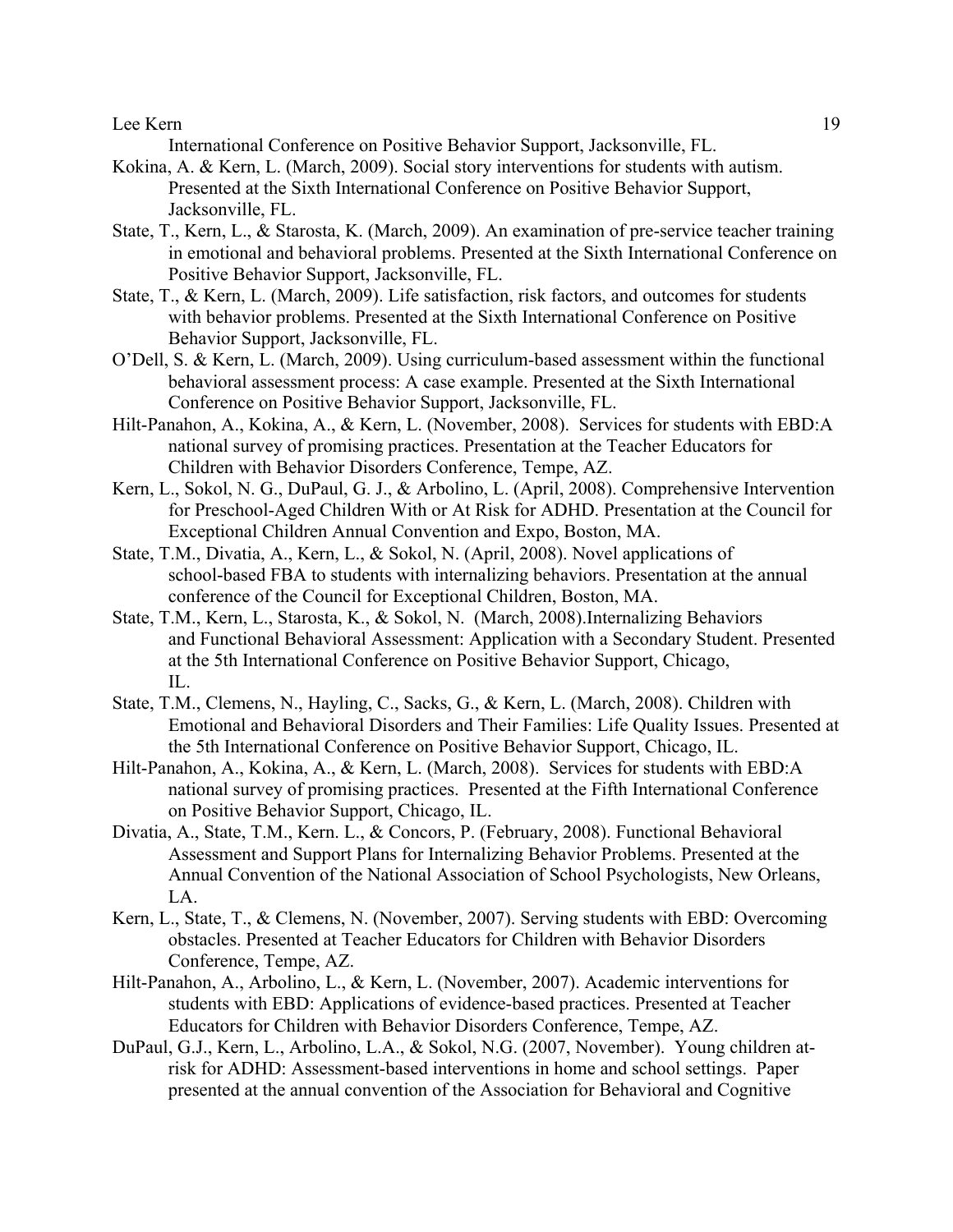Therapy, Philadelphia PA.

- Hayling, C. & Kern, L. (November, 2007). A classwide analysis of the status and stability of EBD students' behaviors. Presented at Teacher Educators for Children with Behavior Disorders Conference, Tempe, AZ.
- DuPaul, G.J., Kern, L., Arbolino, L.A., Volpe, R.J., Lutz, J.G., Sokol, N., VanBrakle, J., & Pipan, M. (June, 2007). Intervention for young ADHD children: Academic and behavioral effects. Presented at the International Society for Research in Child and Adolescent Psychopathology.
- Kern, L. & Divatia, A. (March, 2007). Putting the pieces together: Helping support teams to assess, intervene, and monitor. Paper presented at the annual conference of the Association for Positive Behavior Support, Boston, MA.
- Bambara, L. M., Lohrmann, S., Nonnemacher, S., & Kern, L. (March, 2007). *The ins and outs of collaborative teaming: Helping teams to stick with it.* Paper presented at the annual conference of the Association for Positive Behavior Support, Boston, MA.
- Barmabas, E., Sokol, N., Kern, L., & Bambara, L. (March, 2007). *The importance of assessment in the development of interventions and accommodations.* Poster presented at the annual conference of the Association for Positive Behavior Support, Boston, MA.
- DuPaul, G.J., Kern, L. & Arbolino, L.A. (2007, March). Assessment-based early intervention for preschoolers with ADHD: Treatment process overview. Paper presented at the annual conference of the National Association of School Psychologists, New York NY.
- Freeman, T.M., Shapiro, E.S., DuPaul, G.J., & Kern, L. (2007, March). Examining the behavioracademic relationship in children at-risk for ADHD. Poster presented at the annual conference of the National Association of School Psychologists, New York NY.
- Helwig, J.R., DuPaul, G.J., & Kern, L. (2007, March). Disruptive behavior in preschoolers: Behavioral and home contributions to intelligence. Poster presented at the annual conference of the National Association of School Psychologists, New York NY.
- Reilly, K.D., Sokol, N.G., Kern, L., & DuPaul, G.J. (2007, March). Preschool-based early intervention for young children with ADHD. Paper presented at the annual conference of the National Association of School Psychologists, New York NY.
- Rutherford, L., Hosterman, S.J., Sokol, N.G., Kern, L., & DuPaul, G.J. (2007, March). Homebased functional assessment: Designing individualized interventions for young children. Paper presented at the annual conference of the National Association of School Psychologists, New York, NY.
- Sigman, L., Booster, G.D., DuPaul, G.J., & Kern, L. (2007, March). Parent education for preschoolers with ADHD: Importance of attendance and participation. Paper presented at the annual conference of the National Association of School Psychologists, New York NY.
- Slay, P.M., DuPaul, G.J., & Kern, L. (2007, March). Preschool ADHD: Are social performance deficits predictive of academic achievement? Poster presented at the annual conference of the National Association of School Psychologists, New York NY.
- Kern, L., Benson, J., & Gresham, F. (November, 2006). Issues related to treatment integrity in classrooms for students with emotional and behavioral disorders. Presented at Teacher Educators for Children with Behavior Disorders Conference, Tempe, AZ.
- Kern, L., Gresham, F. M., Panahon-Hilt, A., Starosta, K., & Davatia, A. (October, 2006). Improving classrooms for students with emotional an behavioral disorders. Presented at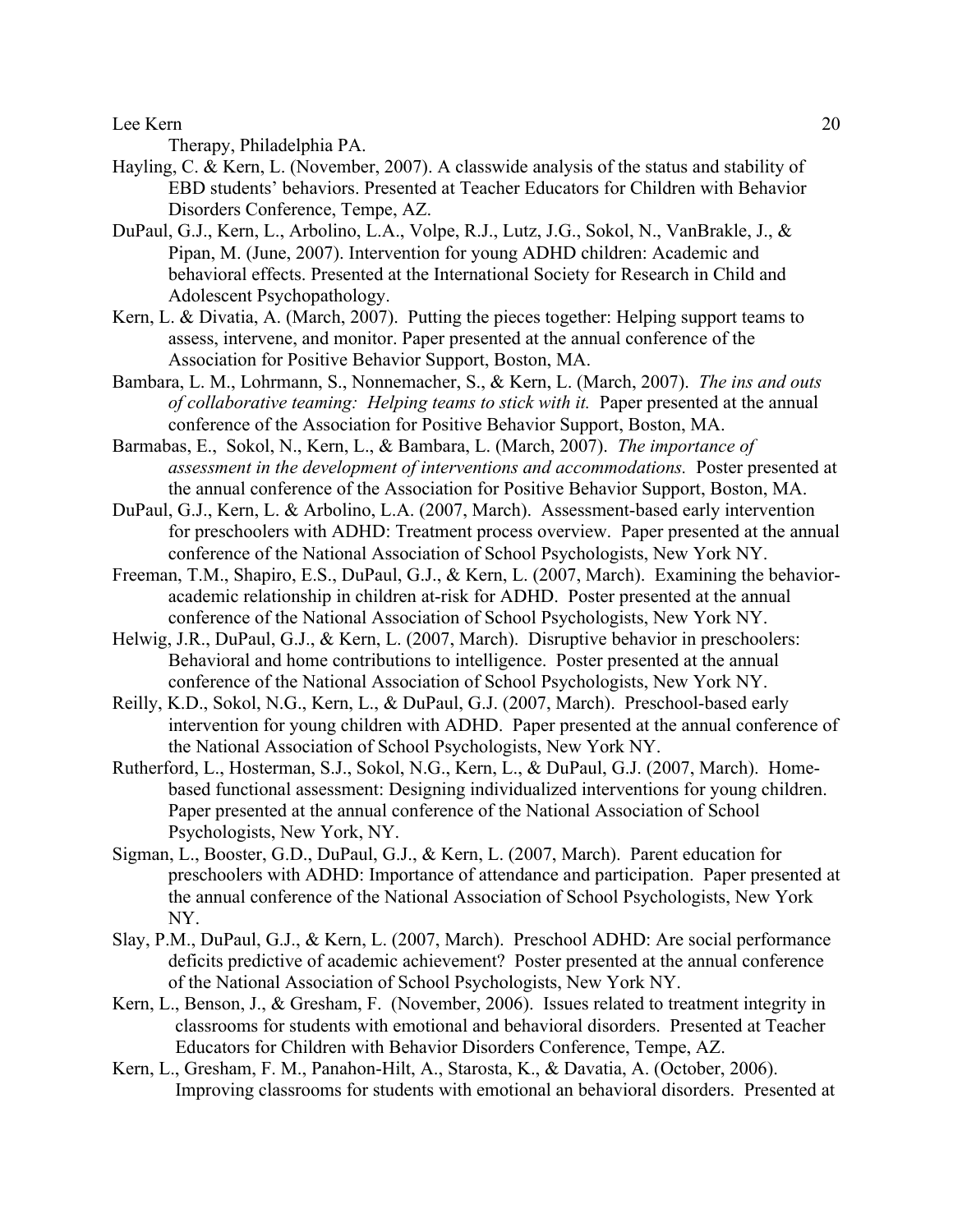the Advancing School-Based Mental Health Conference, Baltimore, MD.

- Kern, L. (May, 2006). Project REACH: Interventions for severe emotional and behavioral challenges. Chair at the Association for Behavior Analysis Conference, Atlanta, GA.
- Kern, L. & Gresham, F. (May, 2006). An overview of literature, methods, and research strategies. Presented at the Association for Behavior Analysis Conference, Atlanta, GA.
- Kern, L., (May, 2006). Examining antecedent-based assessment and interventions for application in natural settings. Discussant at the Association for Behavior Analysis Conference, Atlanta, GA.
- Concors, P. & Kern, L. (May, 2006). A home-based self-monitoring intervention to increase math fact fluency for a student with attention-deficit hyperactivity disorder. Presented at the Association for Behavior Analysis Conference, Atlanta, GA.
- Kern, L. & Hilt-Panahon, A. (April, 2006). Improving the classrooms of student with emotional and behavioral problems. Presented at the Council for Exceptional Children, Salt Lake City, UT.
- Bambara, L. M., Kern, L., Nonnemaker, S., & Starosta, K. (April, 2006). Research-based lessons learned from implementing positive interventions for students with challenging behaviors. Presented at the Council for Exceptional Children, Baltimore, MD.
- Booster, G., Kern, L., & DuPaul, G. (March, 2006). Depression and ADHD in Preschool Children: Comorbid Symptoms and Possible Moderators. Poster presented at the 2006 Annual Convention of National Association of School Psychologists, Anaheim, CA.
- Lehtinen, J., DuPaul, G.J., & Kern, L (March, 2006). Gender Differences in Home and School Functioning in Preschool Children at Risk for ADHD. Paper presented at the conference of the National Association of School Psychologists, Anaheim, CA.
- Gresham, F., Kern, L., & Hilt-Panahon, A. (March, 2006). Improving classrooms for students with emotional and behavioral disorders. Presented at the National Association for School Psychologists, Anaheim, CA.
- Clemens, N. H., State, T. M., & Kern, L. (March, 2006). "What happened?" Reading failure of three students with behavior disorders. Presented at the National Association for School Psychologists, Anaheim, CA.
- Kern, L. (2006). Choice making: Historical, conceptual, and applied issues. Invited address at the California Association for Behavior Analysis, San Francisco, CA.
- Kern, L., Nonnemacher, S., Sacks, G., Starosta, K., & Bambara, L. M. (2005). Supporting individual students: Innovative applications in school settings. Presented at the Conference on Positive Behavior Support, Tampa, FL.
- Bambara, L., Nonnemacher, S., Sacks, G., & Kern, L. (2005). Individualized PBS in schools: Addressing systems issues. Presented at the Conference on Positive Behavior Support, Tampa, FL.
- Sokol, N., Kern, L., DuPaul, G,. Dullem, L., & Reilly, K., (2005). Partnering with parents to develop assessment-based interventions. Presented at the Conference on Positive Behavior Support, Tampa, FL.
- Kern, L., & Hilt, A. (2005). Effective classroom strategies to decrease behavior problems. Presented at the Council for Exceptional Children, Baltimore, MD.
- Bambara, L., Kern, L., Nonnemacher, S., Sacks, G., & Starosta, K. (2005). Positive solutions for challenging behavior problems. Presented at the Council for Exceptional Children,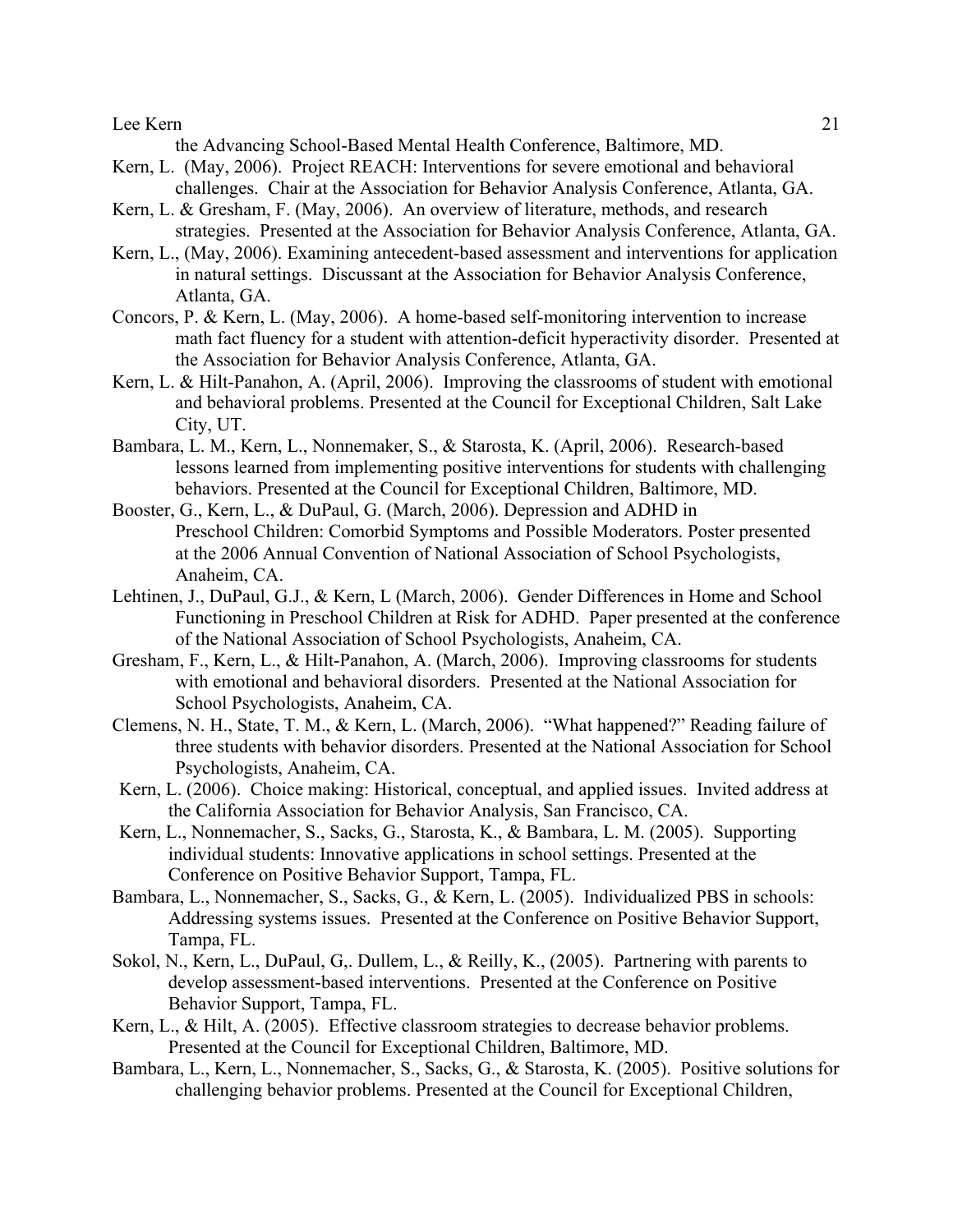Baltimore, MD.

- Kern, L. & Hilt, A. (2005). Structuring classrooms to promote good behavior. Presented at the Pennsylvania Council for Exceptional Children, Hershey, PA.
- Clemens, N., Starosta, K., & Kern, L. (2005). Preventing problem behavior through effective academic instruction: Strategies for assessment, progress monitoring, and intervention. Presented at the Pennsylvania Council for Exceptional Children, Hershey, PA.
- Kern, L. (2005). Creating supportive school environments. Presented at the Mediterranean Association of International Schools, Paris, France, November, 2005.
- Kern, L. (2005). Promoting appropriate student behavior. Presented at the Mediterranean Association of International Schools, Paris, France, November, 2005.
- Kern, L. & Hilt, A. (2004). Structuring Classrooms to Promote Good Behavior. Presented at the Pennsylvania Council for Exceptional Children Conference. Harrisburg, November, 2004.
- Clemens, N., Starosta, K., & Kern, L. (2004). Preventing problem behavior through effective academic instruction: Strategies for assessment, progress monitoring, and intervention. Presented at the Pennsylvania Council for Exceptional Children Conference. Harrisburg, November, 2004.
- Clancy, A., Kern, L., & Hilt, A. (2004). School-based interventions for depression: A review of the literature. Presented at the Association for Behavior Analysis Conference. Boston, MA., May, 2004.
- Clemens, N. & Kern, L. (2004). Summary of behavioral momentum and task interspersal research. Presented at the Association for Behavior Analysis Conference. Boston, MA., May, 2004.
- Sokol, N. & Kern, L. (2004). Examining the consistency of functional behavioral assessment procedures with preschool children at-risk for ADHD. Presented at the Association for Behavior Analysis Conference. Boston, MA., May, 2004.
- Starosta, K. & Kern, L. (2004). Selective mutism: A review of school-based interventions. Presented at the Association for Behavior Analysis Conference. Boston, MA., May, 2004.
- Sposato, C. & Kern, L. (2004). Choice and preferred activities as interventions for students with emotional and behavioral disorders. Presented at the Association for Behavior Analysis Conference. Boston, MA., May, 2004.
- Kern, L. (2004). Conceptual and practical issues related to choice making. Presented at the Delaware Association for Behavior Analysis. Philadelphia, April, 2004.
- Kern, L. (2003). *Children with emotional and behavioral disorders: Internalizing disorders*. Presented at the OSEP Leadership and Research Project Directors' Conferences. Washington, DC.
- Kern, L., DuPaul, G., & VanBrakle, J. (2003). *A review of stimulant medication use with preschool children*. Presented at the Association for Behavior Analysis Conference, San Francisco, CA.
- Kern, L. (2003). *Function-based instructional interventions for the general education classroom*. Discussant at the Association for Behavior Analysis Conference, San Francisco, CA.
- Miller, D. & Kern,. L. (2003). *Positive behavior support: A comprehensive approach for addressing students' challenging behaviors*. Presented at the National Association for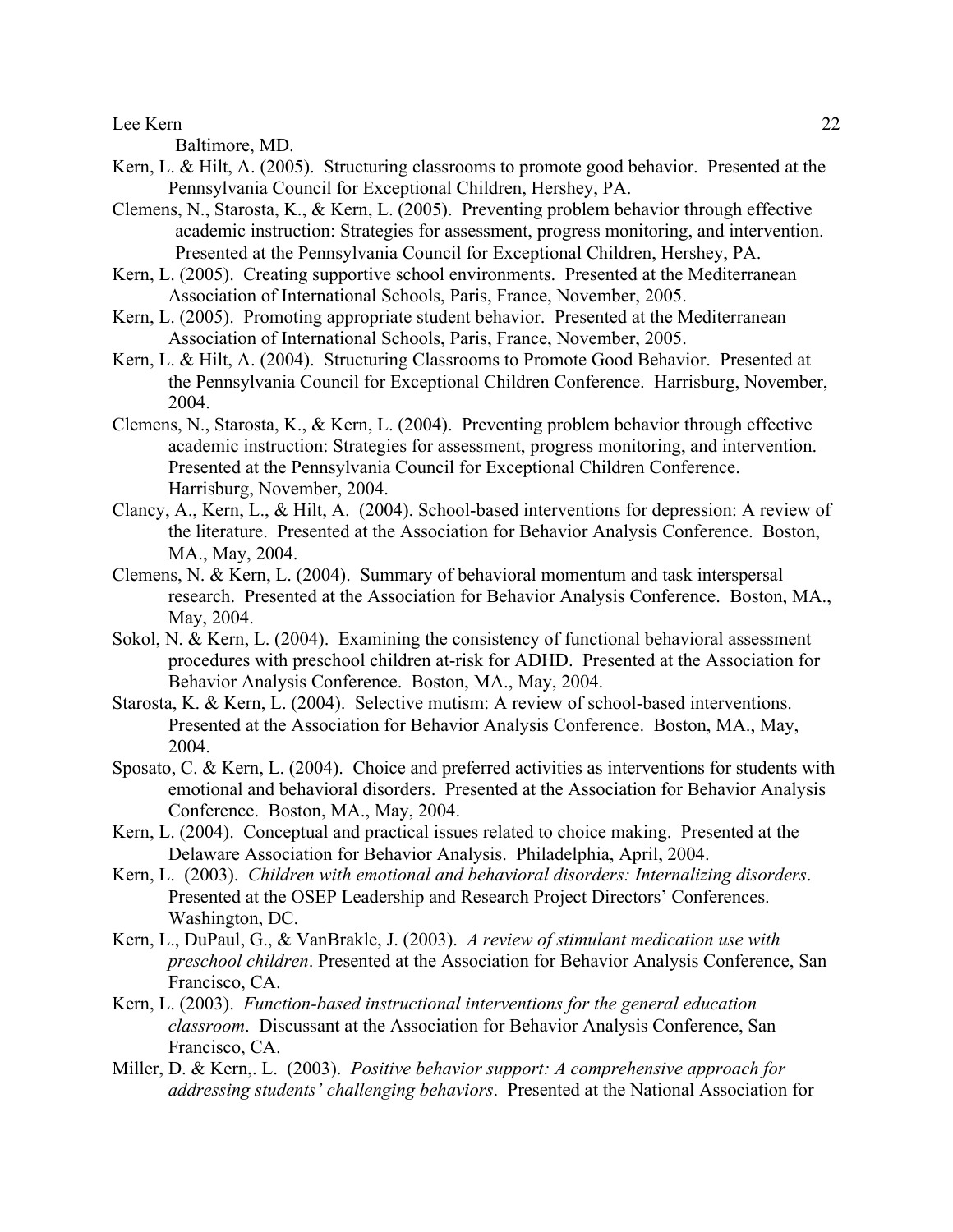School Psychologists Conference, Toronto, Ontario, Canada.

- Kern, L., Lutz, P., Starosta, K., & Hickman, W. (2003). *Long-term outcomes of assessmentbased intervention*. Presented at the Positive Behavior Support Conference, Orlando, FL.
- Kern, L., DuPaul, G., & VanBrakle, J. (2003). *Coming of Age: The use of stimulant medication for preschool-aged children.* Presented at the Positive Behavior Support Conference, Orlando, Florida.
- Choutka, C. & Kern, L. (2002). *Increasing social interactions using augmentative communication during free time*. Presented at the Council for Children with Behavioral Disorders Conference, New York, NY.
- Starosta, K. & Kern, L. (2002). *A comparison of two reinforcement delivery systems to decrease meal duration*. Presented at the Association for Behavior Analysis Conference, Toronto, Ontario, Canada.
- Sokol, N., Starosta, K., & Kern, L. (2002). *Functional assessment of self-injurious behavior during mealtimes.* Presented at the Association for Behavior Analysis Conference, Toronto, Ontario, Canada.
- Kern, L. (2002). Kern, L., Lutz, P., Hickman, W., & Starosta, K. *Long-term outcomes of assessment-based support.* Presented at the Association for Behavior Analysis Conference, Toronto, Ontario, Canada.
- Kern, L. (2002). *Functional assessment and behavior support.* Keynote speaker for the Devereux New Jersey Treatment Network Annual Conference, Bridgeton, NJ**.**
- Kern, L., Hickman, W., & Sokol, N. (2001). *Individual support plans that work!* Presented at the Pennsylvania Federation Council for Exceptional Children Conference, Grantville, PA.
- Kern, L. (2001). *Linking assessment research to behavioral treatment for children with autism*. Discussant at the Association for Behavior Analysis Conference, New Orleans, LA.
- George, M., George, N., & Kern, L. (2001). *School-wide, class-wide, and individual support to reduce challenging behavior*. Presentation at the Council for Children with Behavioral Disorders Conference, Atlanta, GA.
- Choutka, C., Kern, L., & Sokol, N. (2001). *An analysis of assessment-based interventions in natural settings*. Presented at the Association for Behavior Analysis Conference, New Orleans, LA.
- Lutz, P., Kern, L., & George, M. (2001). *Longitudinal analysis of functional assessment-based intervention across school years*. Presented at the Association for Behavior Analysis Conference, New Orleans, LA.
- Starosta, K., & Kern, L. (2001). *Functional assessment and intervention for pica*. Presented at the Association for Behavior Analysis Conference, New Orleans, LA.
- Kern, L., Choutka, C., Sokol, N., & Hickman, W. (2001). *Using student input to identify establishing operations*. Presented at the Association for Behavior Analysis Conference, New Orleans, LA.
- Sokol, N., Kern, L., Bambara, L., & Fogt, J. (2001). *Use of class-wide curricular modifications to increase on-task behavior of students with emotional and behavioral disorders*. Presented at the Association for Behavior Analysis Conference, New Orleans, LA.
- Choutka, C. M., Sokol, N., & Kern, L. (2000). *Trends in behavioral intervention research in natural settings*. Presented at the Association for Behavior Analysis Conference,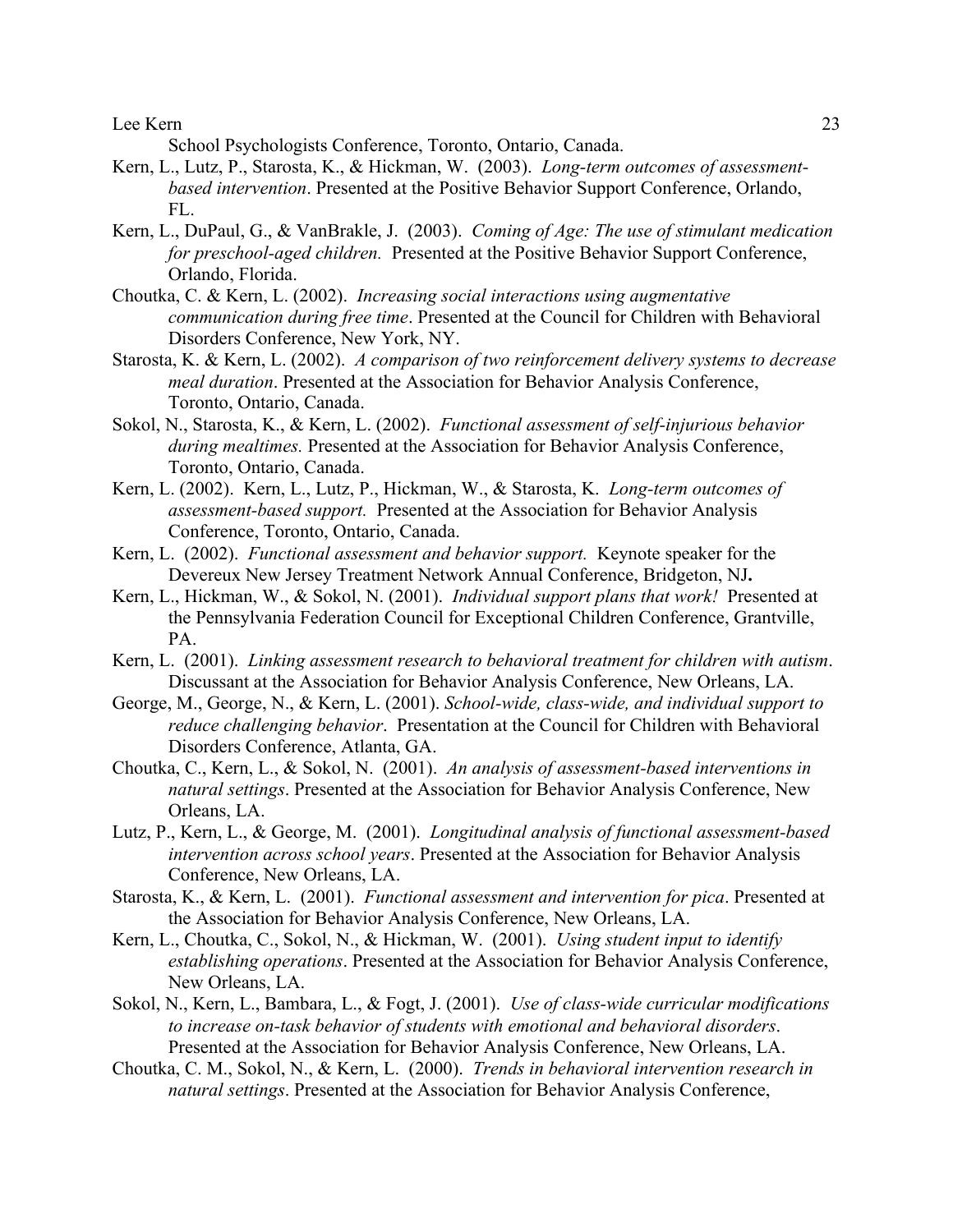Washington, DC.

- Kern, L. (2000). *Positive behavioral support strategies to improve behavior*. Presented at the Association for Behavior Analysis Conference, Washington, DC.
- Kern, L., Mantegna, M., Vorndran, C., Bailin, D., & Hilt, A. (2000). *Choice of task sequence to increase engagement and reduce problem behaviors.* Presented at the Association for Behavior Analysis Conference, Washington, DC.
- Lutz, P., Kern, L., & George, M. (2000). *Assessment and intervention for high rate aggression in a school setting.* Presented at the Association for Behavior Analysis Conference, Washington, DC.
- Kern, L. (1999). *Developing and implementing behavioral assessments for individual students.*  Presented at the Conference on Children and Youth with Behavioral Disorders, Dallas, TX.
- McLaughlin-Cheng, E., Bailin, D., Hilt, A., & Kern, L. (1999). *The effectiveness of fading procedures during intervention for children with problem behaviors*. Presented at the National Association of School Psychologists Conference, Las Vegas, NV.
- Kern, L., Ringdahl, J. E., Hilt, A., & Sterling-Turner, H. (1999). *Linking self-management procedures to functional analysis results*. Presented at the National Association of School Psychologists Conference, Las Vegas, NV.
- Kern, L. (1999). *The Devereux Foundation: Programmatic descriptions*. Discussant at the Association for Behavior Analysis Conference, Chicago, IL.
- Hilt, A., Kern, L., & Bailin, D. (1999). *Assisting families to use self-monitoring procedures in community settings*. Presented at the Association for Behavior Analysis Conference, Chicago, IL.
- Kern, L., Dunlap, G., Clarke, S., & Sullivan, B. (1999). *A longitudinal analysis of the behavior of student in EBD classrooms*. Presented at the Association for Behavior Analysis Conference, Chicago, IL.
- Sterling-Turner, H., Kern, L., Ringdahl, J. E., Hilt, A., & (1999). *Self-management and functional behavioral assessment*. Presented at the Council for Exceptional Children Conference, Charlotte, NC.
- Kern, L. (1999). *Functional assessment for reducing challenging behavior*. Presented at the Council for Exceptional Children Conference, Charlotte, NC.
- Kern, L. (1998). *Functional approaches to instructional intervention*. Discussant at the Association for Behavior Analysis Conference, Orlando, FL.
- Bailin, D., Kern, L., & Hilt, A. (1998). *Evaluating the application of choice for noncompliant behavior*. Presented at the Association for Behavior Analysis Conference, Orlando, FL.
- Bailin, D., Kern, L., & Mauk, J. E. (1998). *The effects of a topical anesthetic on self-injury unrelated to social consequences*. Presented at the Association for Behavior Analysis Conference, Orlando, FL.
- Frankenberger, W., Kern, L., & Mauk, J. E. (1998). *Psychophysiology of parent reactivity to challenging child behavior*. Presented at the Association for Behavior Analysis Conference, Orlando, FL.
- Sterling-Turner, H., Kern, L., & Bailin, D. (1998). *The effects of brief academic sessions on academic productivity*. Presented at the Association for Behavior Analysis Conference, Orlando, FL.

Vorndran, C. & Kern, L. (1998). *Functional assessment and intervention for transition*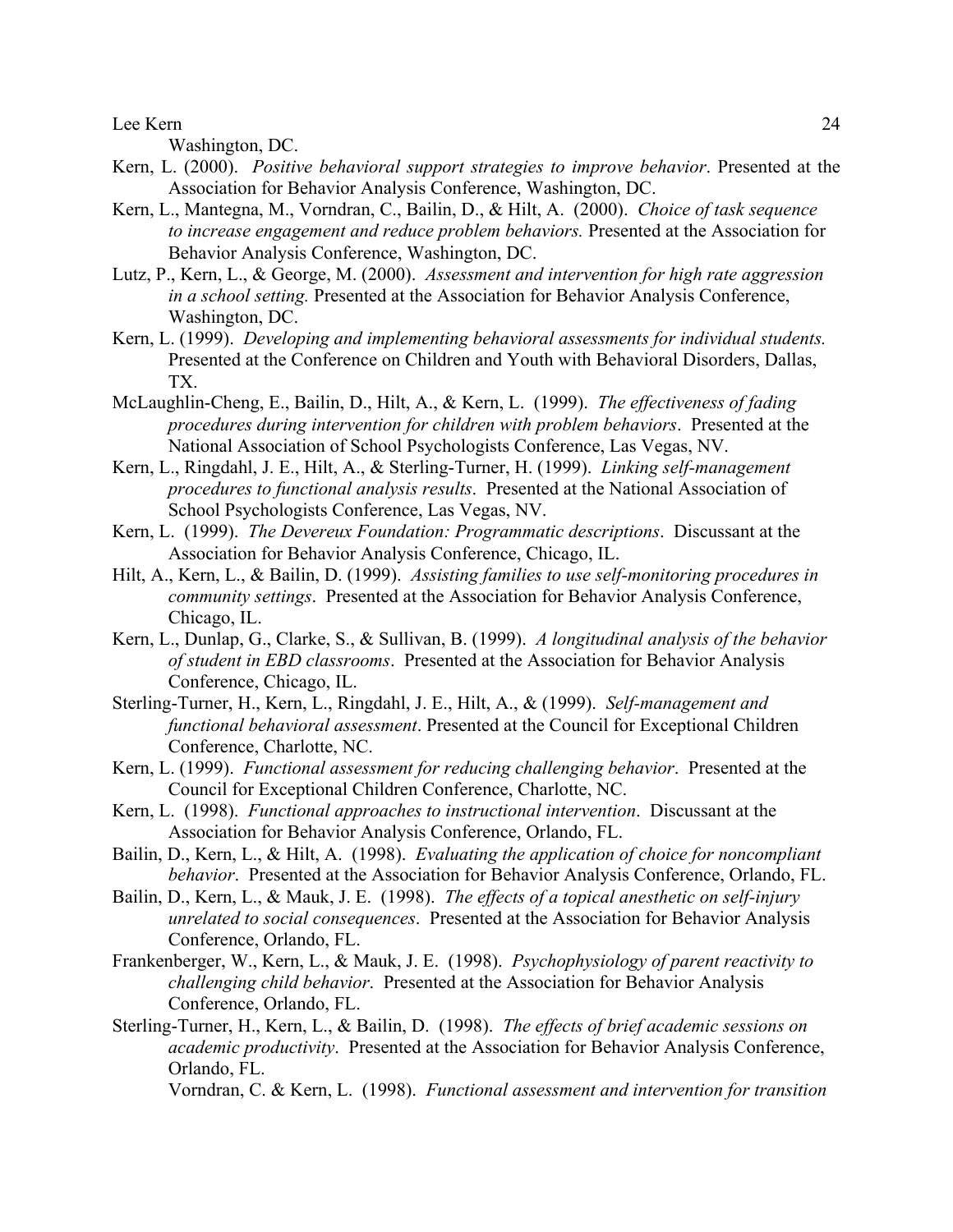*difficulties.* Presented at the Association for Behavior Analysis Conference, Orlando, FL.

- Kern, L., Tierney, L., Hilt, A. & Vorndran, C. (1998). *A comparison of multi-element functional analysis and extended session functional analysis*. Presented at the Association for Behavior Analysis Conference, Orlando, FL.
- Kern, L. (1997). *Applications of choice to identify potential reinforcers: Extensions and treatment applications.* Discussant at the Association for Behavior Analysis Conference, Chicago, IL
- Whitman, J. & Kern, L. (1997). *Decreasing the time required to reach end-of-treatment criteria using instructional fading procedures*. Presented at the Association for Behavior Analysis Conference, Chicago, IL.
- Elliot, C. & Kern, L. (1997). *Improving interactions between a mother with mental retardation and her daughter using video feedback*. Presented at the Association for Behavior Analysis Conference, Chicago, IL.
- Hilt, A. & Kern, L. (1997). *Using probes to decrease the duration of time to reach end-oftreatment criterion with stimulus fading*. Presented at the Association for Behavior Analysis Conference, Chicago, IL.
- Hilt, A. & Kern, L. (1997). *The effects of medication on the outcome of a functional analysis*. Presented at the Association for Behavior Analysis Conference, Chicago, IL.
- Adelman, B. E. & Kern, L. (1997). *Reducing pica by teaching a child to exchange inedible items for edibles*. Presented at the Association for Behavior Analysis Conference, Chicago, IL.
- Vorndran, C. M. & Kern, L. (1997). *An evaluation of choice and preferred activities to reduce aggression and self-injurious behavior in a tangible condition*. Presented at the Association for Behavior Analysis Conference, Chicago, IL.
- Kern, L. (1996). *Parents' physiologic responses to their child's challenging behaviors*. Presented at Kennedy Kreiger Institute, Johns Hopkins University School of Medicine, Baltimore, MD.
- Tierney, L. & Kern, L. (1996). *A comparison of multielement and extended session procedures for conducting functional analyses*. Presented at the Berkshire Conference on Behavior Analysis and Therapy, Amherst, MA.
- Lanza, S., Kern, L. & Tierney, L. (1996). *A model for intervention selection for escape maintained behavior*. Presented at the Berkshire Conference on Behavior Analysis and Therapy, Amherst, MA.
- Delaney, B., Kern, L. & Elliot, C. (1996). *Guided compliance and its effects on task engagement with attention maintained problems.* Presented at the Berkshire Conference on Behavior Analysis and Therapy, Amherst, MA.
- Whitman, J., Elliot, C., Blum, N., & Kern, L. (1996). *The effects of methylamphetamine and behavior intervention to improve the behavior of a child with severe mental retardation and attention deficit hyperactive disorder*. Presented at the Association for Behavior Analysis Conference, San Francisco, CA.
- Whitman, J., Kern, L., & McComas, J. (1996). *Individualized mathematics curricular modifications to improve the behavior of a student described as emotionally/behaviorally disordered*. Presented at the Association for Behavior Analysis Conference, San Francisco, CA.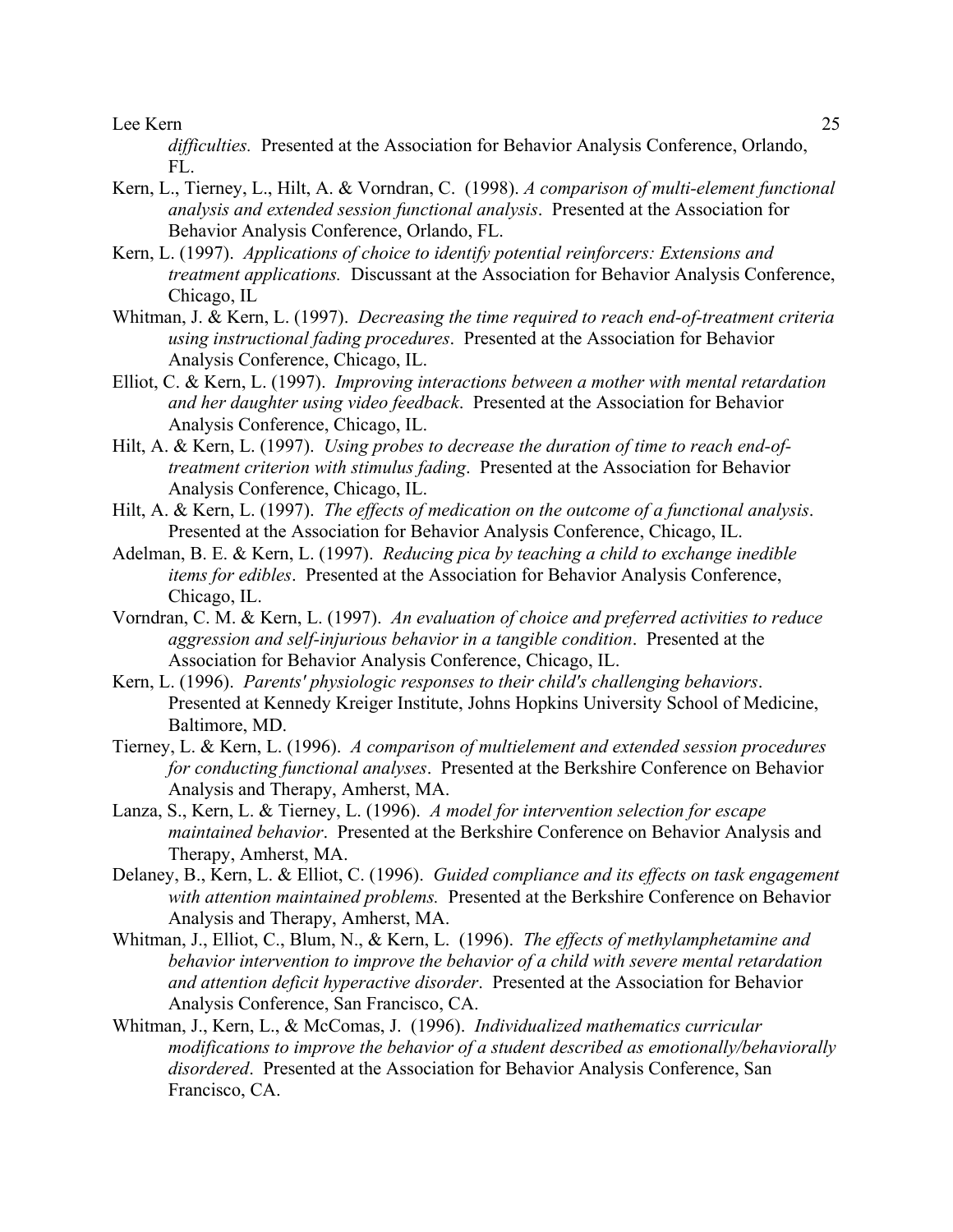- Lanza, S. & Kern, L. (1996). *An analysis of the efficacy of stimulus fading on aggressive behaviors serving different functions*. Presented at the Association for Behavior Analysis Conference, San Francisco, CA.
- Lanza, S. & Kern, L. (1996). *An analysis of specific discriminative stimuli occasioning problem behavior.* Presented at the Association for Behavior Analysis Conference, San Francisco, CA.
- Delaney, B., Elliot, C. & Kern, L. (1996). *Guided compliance and its effect on task engagement with individuals with attention maintained problems*. Presented at the Association for Behavior Analysis Conference, San Francisco, CA.
- Boyajian, A., Kern, L., Marder, T., & Elliot, C. (1996). *Increased independent use of selfmanagement in the classroom*. Presented at the Association for Behavior Analysis Conference, San Francisco, CA.
- Elliot, C., Kern, L., Marder, T., & Boyajian, A. (1996). *Teaching a child with autism to independently initiate use of self-management procedures in multiple settings*. Presented at the Association for Behavior Analysis Conference, San Francisco, CA.
- Kern, L., & Mauk, J, & Dunlap, G. (1996). *An analysis of self-report and physiologic responses of family members to different topographies of children's challenging behavior*. Presented at the Association for Behavior Analysis Conference, San Francisco, CA.
- Kern, L. (1996). *Curriculum-based interventions to improve classroom behavior*. Presented at the Council for Exceptional Children Convention, Orlando, FL.
- Kern, L. (1996). *Resolving difficult behaviors with curriculum-based interventions*. Presented at the NIDRR National Behavior Management Conference, Philadelphia, PA.
- Mauk, J., Kern, L. & Schiedenhelm, T. (1995). *Conjunctive pharmologic and behavioral treatment of rumination*. Presented at the Association for Behavior Analysis (ABA) Conference, Washington, D.C.
- Marder, T. & Kern, L. (1995). *A comparison of two interventions on food selectivity.* Presented at the Association for Behavior Analysis (ABA) Conference, Washington, D.C.
- Delaney, B. & Kern, L. (1995). *Modifying curricular content to improve classroom behavior*. Presented at the Association for Behavior Analysis (ABA) Conference, Washington, D.C.
- Kern, L., Mauk, J., Marder, T. & Mace, F. C. (1995). *Functional analysis and intervention for apnea*. Presented at the Association for Behavior Analysis (ABA) Conference, Washington, D.C.
- Kern, L. (1995). *A student interview to assist in identifying curricular variables contributing to classroom behavior problems*. Presented at the Council for Exceptional Children Convention, Indianapolis, IN.
- Kern, L. & Falk, G. (1995). *Ethical issues in providing interdisciplinary services for families: Policy and clinical considerations.* Presented at the Council for Exceptional Children Convention, Indianapolis, IN.
- Burke, L. & Kern, L. (1994). *Use of stimulus fading to reduce noncompliance and tantrums in a child with developmental disabilities.* Presented at the Association for Behavior Analysis (ABA), Atlanta, GA.
- Kern, L., Mace, F. C. & Carberry, N. (1994). *Stimulus fading intervention for escape and tangible maintained aggression and self-injury*. Presented at the Association for Behavior Analysis (ABA), Atlanta, GA. Kern, L. & Falk, G. (1994). *Improving the social interactions of students labeled*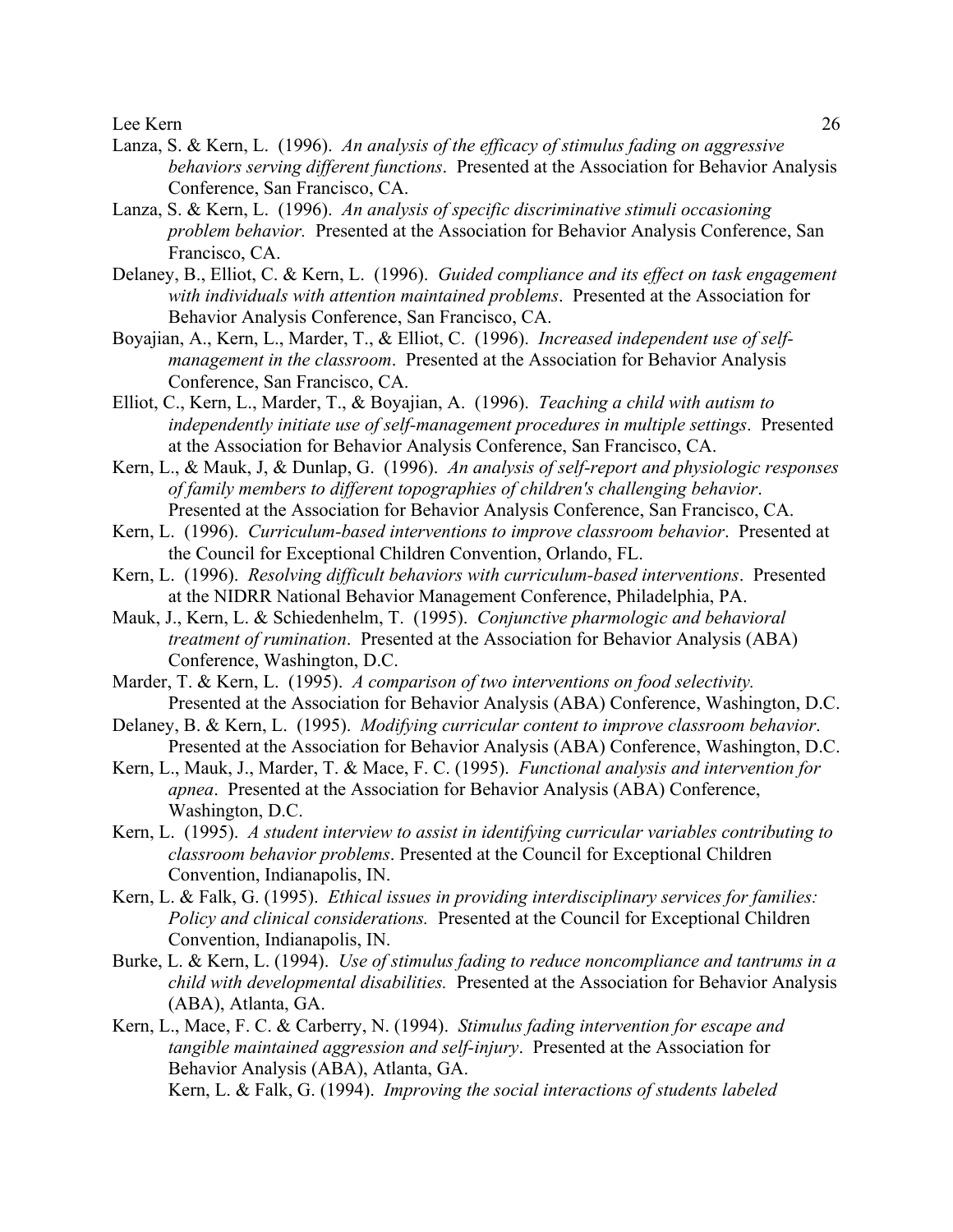*emotionally/behaviorally disordered using videotape feedback*. Presented at the Council for Exceptional Children (CEC), Denver, CO.

- Kern, L., Childs, K., Clarke, S., & Dunlap, G. (1993). *The use of student assistance to conduct functional assessments in school settings*. Presented at the Association for Behavior Analysis (ABA), Chicago, IL.
- Kern, L., Mace, F. C., & Mauk, J. E. (1993). *Assessment and intervention for the self-injurious behavior of a twenty-year-old woman with profound mental retardatio*n. Presented at the Association for Behavior Analysis (ABA), Chicago, IL.
- Kern, L. & Falk, G. (1993). *Working with children with challenging behaviors: Linking assessment to intervention*. Presented at the Council for Exceptional Children (CEC), an Antonio, TX.
- Dunlap, G., Kern-Dunlap, L. Childs, K., Clarke, S., Hoover, D., Pittman, B., Repkay, C. (1992). *Impacting problem behavior through a strategy of individual assessment.*  Presented at the Florida Federation, Council for Exceptional Children (CEC), Orlando, FL.
- Clarke, S., Wilson, D., White, R., Kern-Dunlap, L., Childs, K., Falk, G., & Dominick, V. (1992). *Functional assessment and functional analysis within the school environment.* Presented at the Florida Association for Behavior Analysis (FABA), Orlando, FL.
- Childs, K., Kern-Dunlap, L., Clarke, S., & Falk, G. (1992). *Developing assessment-based interventions for students with behavioral and emotional challenges*. Presented at the Florida Association for Behavior Analysis (FABA), Orlando, FL.
- Falk, G., Kern-Dunlap, L., Clarke, S., & Childs, K. (1992). *Self-monitoring and videotape feedback to improve peer interactions of students with behavioral and emotional challenges.* Presented at the Florida Association for Behavior Analysis (FABA), Orlando, FL.
- Kern-Dunlap, L., dePerczel, M., Dunlap, G., Childs, K., Clarke, S., & Falk, G. (1992). *Developing functional assessment-based interventions for children with severe emotional disturbance.* Presented at the Association for Behavior Analysis (ABA), San Francisco, CA.
- Kern-Dunlap, L., Clarke, S., & Dunlap, G. (1991*). Using student assistance to conduct functional assessments.* Presented at the Association for Behavior Analysis (ABA), Atlanta, GA.
- Dunlap, L. K., Dunlap, G., Clarke, S., & Robbins, F. R. (1990). *Positive approaches to reduce behavior problems: Functional assessment and curriculum redesign*. Presented at The National Adolescent Conference, Miami, FL.
- Robbins, F. R., Dunlap, G., & Dunlap, L. K. (1990). *Functional assessment and curriculum redesign: A model for reducing severe behavior problems.* Presented at the Florida Association for Behavior Analysis (FABA), Orlando, FL.
- Dunlap, L. K., Clarke, S., & Dunlap, G. (1990). *Increasing the "meaningfulness" in curriculum content to reduce problem behaviors in a severely emotionally disturbed student.*  Presented at the Florida Association for Behavior Analysis (FABA), Orlando, FL.
- Dunlap, L. K., Clarke, S., & Dunlap, G. (1989). *Effects of reward and self-monitoring conditions on disruptive behaviors of a child with severe emotional disturbance.* Presented at the Florida Association for Behavior Analysis (FABA), Tampa, FL.
- Dunlap, L. K. & Dunlap, G. (1988). *Self-monitoring of subtraction problems by learning*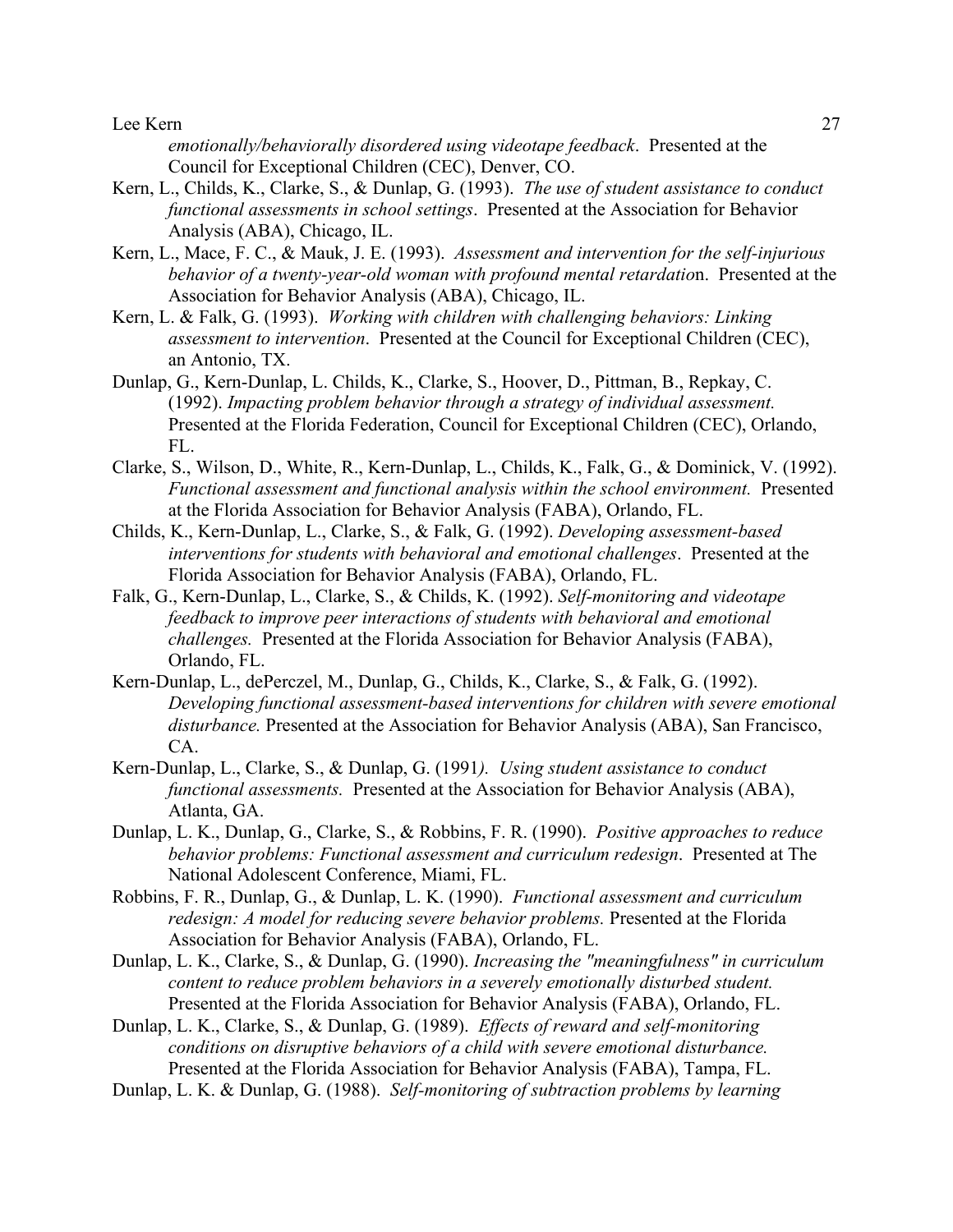*disabled students: An analysis of incentives and self-monitoring strategies.* Presented at the Association for Behavior Analysis (ABA) Conference, Philadelphia, PA.

Kern, L. K., Koegel, L. K., Koegel, R. L., & Dunlap, G. (1985). *Instructional variation: Effects on the academic performance of learning handicapped students.* Presented at the Association for Behavior Analysis (ABA) Conference, Columbus, OH.

*Presentations Chaired:*

- Kern, L. (2004). Further extensions of functional assessment. Presented at the Association for Behavior Analysis Conference. Boston, MA., May, 2004.
- Kern, L. (2004). The status of academic interventions for students with and at-risk for behavioral disorders. Presented at the Association for Behavior Analysis Conference. Boston, MA., May, 2004.
- Kern, L. (1998). *Assessment and intervention for challenging behavior*. Presented at the Association for Behavior Analysis Conference, Orlando, FL.
- Kern, L. (1996). *Extended applications of functional analysis and related interventions*. Presented at the Berkshire Conference on Behavior Analysis and Therapy, Amherst, MA.
- Kern, L. (1996). *Curriculum-based interventions to improve classroom behavi*or. Presented at the Council for Exceptional Children Convention, Orlando, FL.
- Kern, L. (1995). *Novel applications of functional analysis*. Presented at the Association for Behavior Analysis (ABA) Conference, Washington, D.C.
- Kern, L. (1994). *Functional analysis based treatment of behavior problems*. Presented at the Association for Behavior Analysis (ABA), Atlanta, GA.

## **Teaching and Advising**

*Courses Taught:*

Advanced Methods for Inclusion Applied Behavior Analysis Autism Behavioral Disorders Doctoral Seminar (Social Skills; Classic Research in Psychology and Education) Education and Inclusion of Students with Disabilities Internship Life Skills and Transition Strategies Positive Behavior Support Professional Seminar Grant Writing

#### *Doctoral Dissertations Chaired-Completed*

| <b>Gabriell Sacks</b> | Fall, 2006   |
|-----------------------|--------------|
| Natalie Sokol         | Fall, 2007   |
| Kristin Starosta      | Spring, 2008 |
| Talida State          | Spring, 2008 |
| Anastasia Kokina      | Spring, 2012 |
| Robin Drogan          | Spring, 2014 |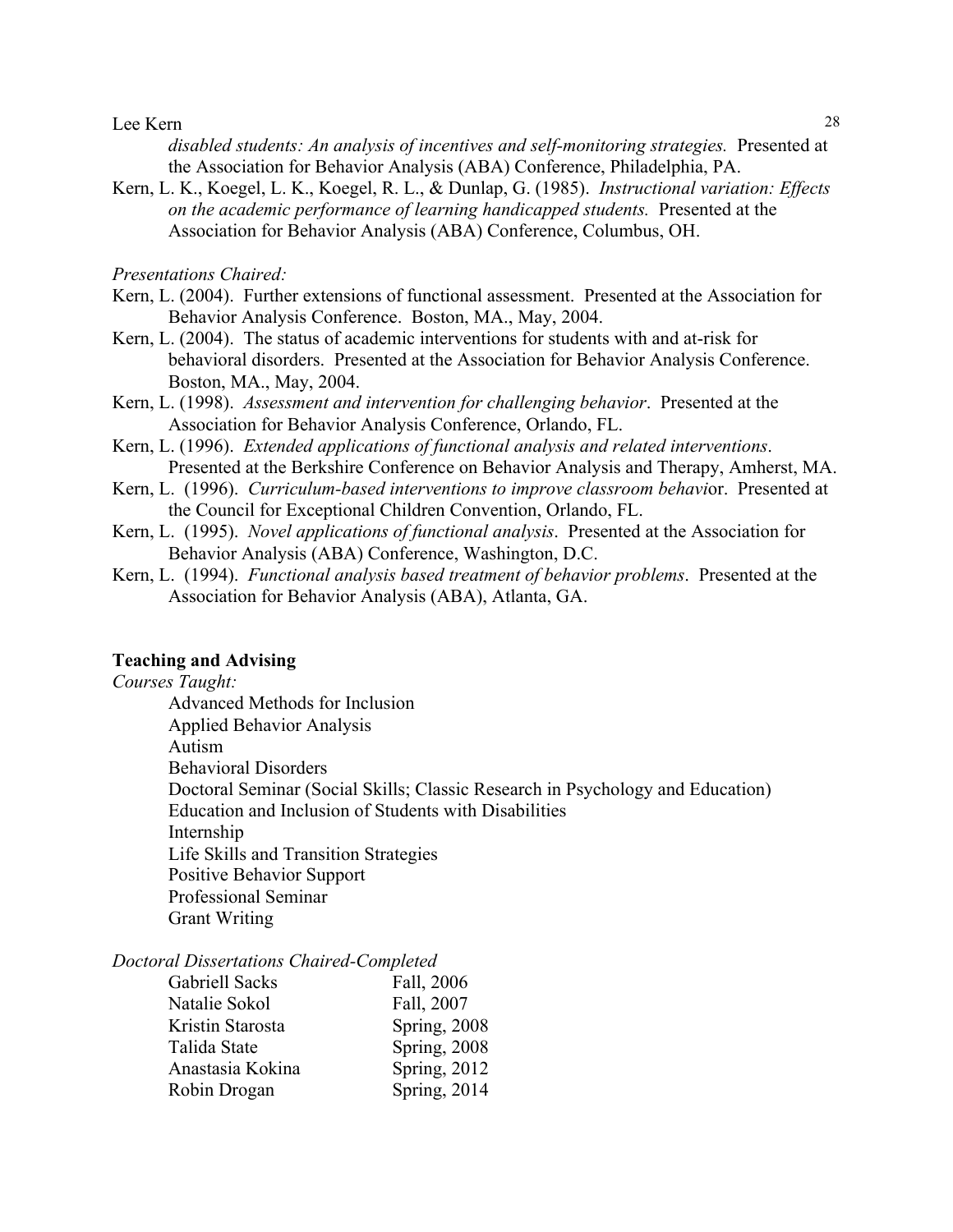| Amanda Helman | Spring, 2015 |
|---------------|--------------|
| Imad Zaheer   | Spring, 2016 |
| Shu-Chen Tsai | Spring, 2016 |
| Beth Custer   | ongoing      |

*Doctoral Dissertation Committee Member- Completed:*

| Ophelia Gomez                | Fall, 2001                         |
|------------------------------|------------------------------------|
| Tamara Marder                | Spring 2002                        |
| Lori McCann Sawyer           | <b>Spring, 2002</b>                |
| Tara Skabitsky-Levinson      | Fall, 2004                         |
| <b>Tim Minarovik</b>         | Fall, 2004                         |
| Caroline DiPipi              | Spring, $2004$                     |
| Alexandra Hilt               | Spring, 2004 (Syracuse University) |
| Sharon Lohrmann              | Spring, $2004$                     |
| <b>Audrey Blakeley-Smith</b> | Spring, 2005 (SUNY, Stonybrook)    |
| Julie Fogt                   | <b>Spring, 2005</b>                |
| <b>Judy Horox</b>            | <b>Spring</b> , 2005               |
| Eve Puhalla                  | Spring, 2005                       |
| <b>Christy Rothermel</b>     | Fall, 2006                         |
| Manju Pradham                | Spring, 2006                       |
| Charlayne Hayling            | <b>Spring</b> , 2009               |
| Catherine Kunsch             | Fall, 2010                         |
| Jaana Latinen                | Fall, 2010                         |
| Brigid Villardo              | Spring, $2012$                     |
| Daniel Curtis                | <b>Spring, 2012</b>                |
| Lauren Dullum                | Spring 2013                        |
| Kristen Carson               | Spring 2015                        |
| <b>Emily Sharp</b>           | ongoing                            |
|                              |                                    |

## **Service**

*University:*

Chair, Search Committee for Deputy Provost of Faculty Affairs (2016) Member, Faculty Task Force on Research (Spring, 2016) Member, Grant Review Committee (2015-present) Member, Conflict of Interest Review Committee (2011-present) Co-Chair Bias Response Committee (2012-2016) Harassment Officer (2010-2015) Conflict of Interest Resolution Committee (2007-present) Lehigh University Research Council (2004-2010) Faculty Grant Committee: (2003-2007) University Committee on Discipline: (2000-2003)

### *College:*

Associate Chair (2013-2016) COE Strategic Planning Committee (2015-2016)